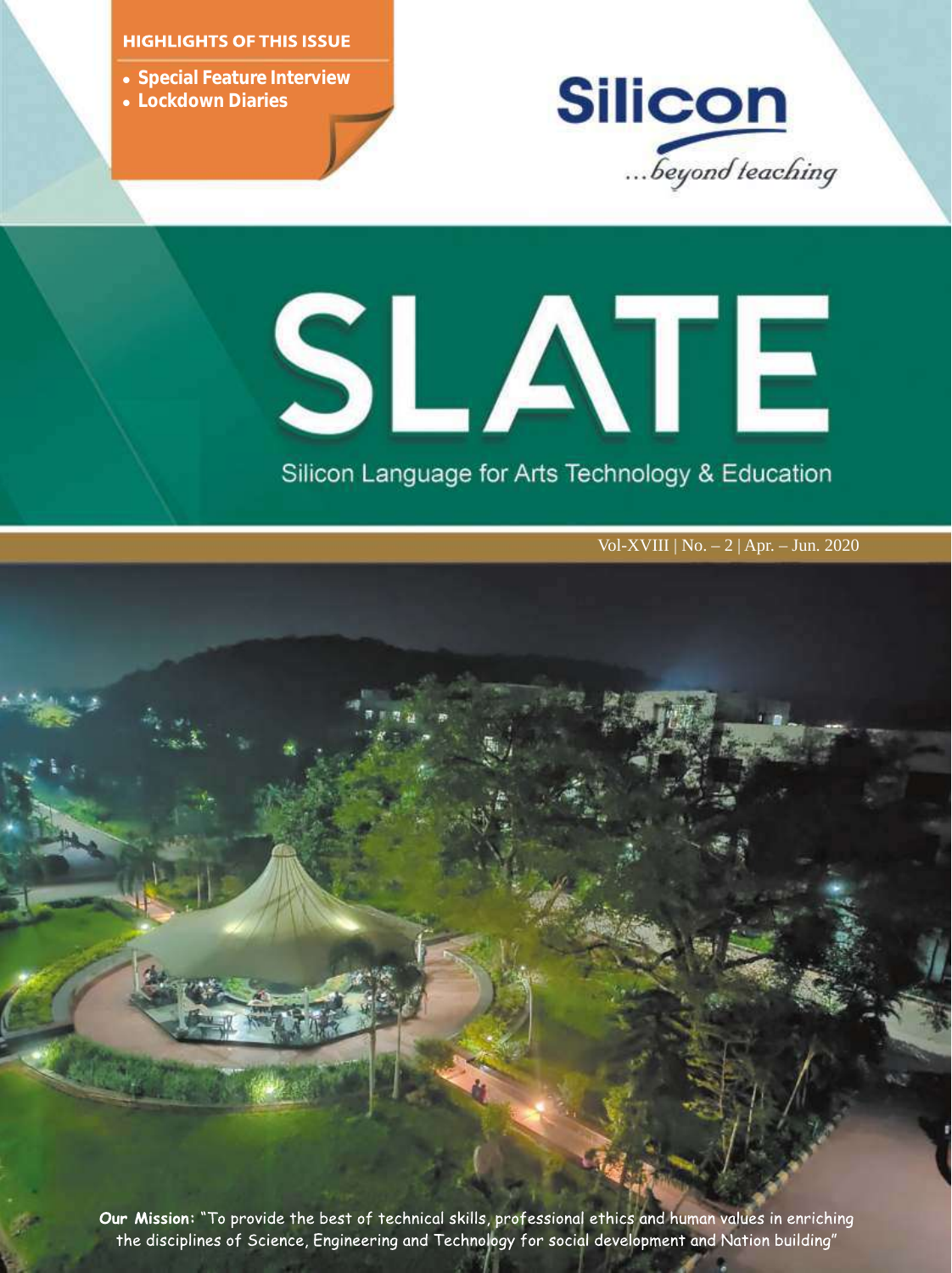# SILICON AT A GLANCE



### **Silicon Shines in Smart India Hackathon 2020**

The grand finale of the Software Edition of Smart India Hackathon was conducted from 1st August to 3rd August 2020. Two selected teams 'Creative Beings' and 'Vektor' participated in the finale. The former team 'Creative Beings', was the winner in its problem statement (this year there is a single winner in every problem statement), "Smart Management of Food Storage and Waste Reduction." The nodal center was BML Munjal University, Gurugram, Haryana under the department of Scientific and Industrial Research. The team won a cash prize of INR 1 lakh.

The problem statement of team 'Vektor' was "Pothole challenge", the nodal center was Vel Tech, Rangarajan Dr. Sagunthala R&D Institute of Science and Technology, Chennai, conducted it under the Government of Goa.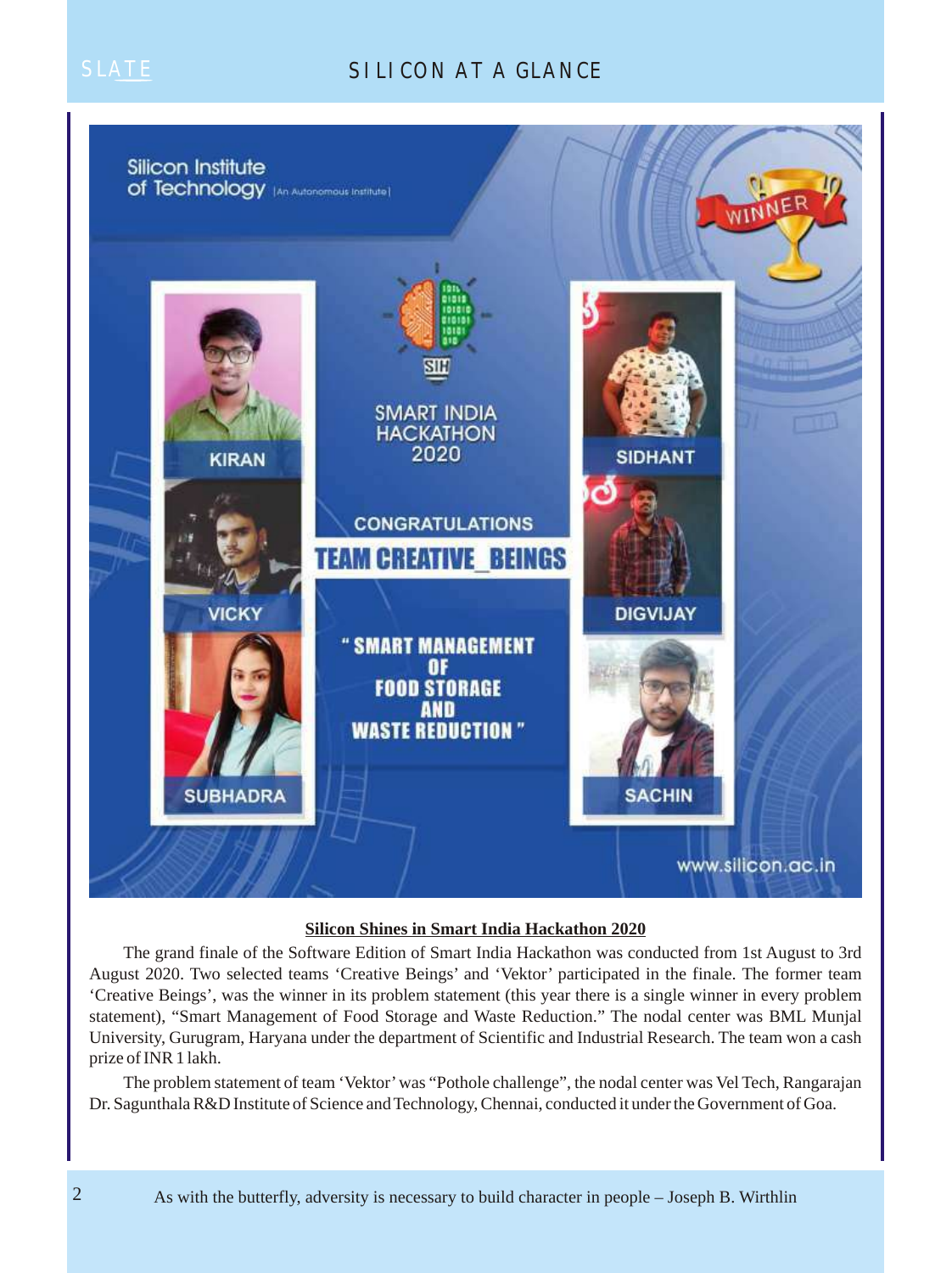# *From the Editor's Desk ...*

### *Dear Readers:*

*We have entered a new academic year 2020-21, but with a difference. None of us had ever thought that we would have to stand at the threshold of a condition that could take such a toll on our lives. We had earlier watched such situations happen in science fiction movies where a virus would have an accidental release from somewhere and wreak massive havoc. But today we witness a dreaded fiction turn into reality. And thus, our recline is now towards the virtual world.*

*Academics at Silicon remain unaffected by the pandemic - thanks to our adaptability and innovativeness that brought into life the smart technologies which can overcome human limitations and build bridges over unsurpassed territories. However, what more is required is sensitivity and sensibility. With the right attitude hindrances can always be overcome, because our life is our privilege and our education, our prerogative.*

*Mental health and psychological well being is also a matter of prime concern. Keep yourselves engaged in productive work. The Institute has also been conducting online cultural events to keep the students engaged beyond teaching hours. So let us use this long stay-at-home period in a proper fashion to create cherished memories. We now have a really interesting story to share with our grandchildren. But let us not forget that we are simply not in the process of scripting a tale but we are testing our skills. Very often we waste our strengths in tasks we deem essential but are not productive. If you undertake such tasks you tend to lose focus and get engaged in a diversified energy release not knowing in what proportions of it to invest in which area. You become aimless and lack clarity of priorities only to land up in a state of confused cogitations of murky ideas that never see the daylight of concrete realities. Real life lore is written when we are in a complete control of ourselves, not allowing external agencies to disturb our inherent inner balance.* 

*We use this particular issue of SLATE to share with our readers what our writers have to say of the present scenario. The columns and articles hold the primary perspective of sharing issues related to COVID-19. There also remains our special touch with the Special Feature articles and news from the Institute.*

*So wish you happy reading and a fruitful year ahead!*

**Ananya Roychoudhury** ananya@silicon.ac.in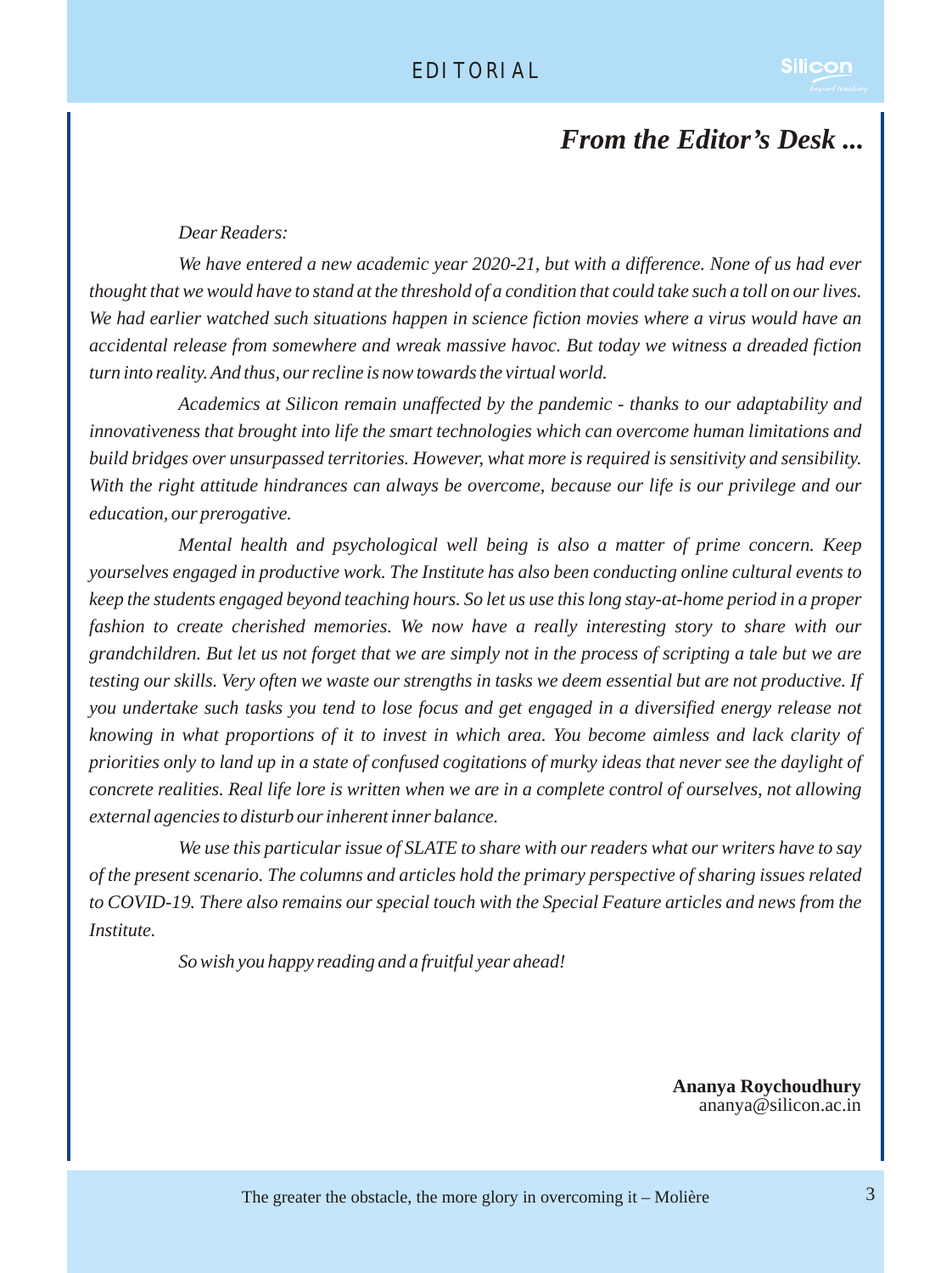### SLATE **PERSONALITY**

### The Torchbearer of Patiala Gharana - Pandit Ajay Chakraborty



*Picture source: Internet*

*"The clearer you stay from the heart, the clearer your voice will be." – Ajay Chakraborty*

Bengal is a land of world renowned intellectuals and artists; however when it comes to Khayal singing, this land of music still has a long way to go. Experts often say this can be due to the lack of local musicians venturing out of Bengal, the difficulty in understanding the dialects of the Hindi language and giving little or no importance to the Khayal gayaki. This was until the time when the torchbearer of Khayal singing from Patiala Gharana, Pandit Ajay Chakraborty was conferred with the third highest civilian award, Padma Bhushan.

This phenomenal legend in the Global Music World has proved his mettle by rendering any form and any style of this diverse Indian classical music without compromising with the purity, structure, picturisation and the essence of the music.

Pandit Ajay Chakraborty hails from a humble musical background and considers his father Pandit Ajit Kumar Chakraborty to be his first guru who introduced him to the world of music at a tender age of two. He recalls how he was born and brought up during the time when his family was struggling with poverty but his father stood as a solid rock for the entire family. Later he received unconditional love-driven music from his gurus who drenched him with the knowledge of music and he tried to grasp everything he could.

In an interview, Pandit Chakraborty said, "I used to observe masters such as Latafat Hussain Khan, Hirabai Boredkar, Nissar Hussain Khan and budding young geniuses like Rashid Khan performing Khayal singing. I was not considered but the musicians from the Hindi Belt were. I got hurt but at the same time I tried to analyse the reason."

Pandit Chakraborty considers such experiences to have increased the hunger for knowledge and have helped in sharpening his awareness.

He believes that India is a land of huge potential. He finds a budding talent in so many youngsters. If the parents encourage their child, every talent can be groomed and they can reach the highest level of their potential.

At the age of 68 years, Pandit Chakraborty says his performances have become secondary. He has a passion of grooming youngsters. He wants to pass on the teachings which he has acquired from his gurus to the next generation so that they can preserve and carry forward this rich culture.

According to him, Indian music is known across the world for its intrinsic spiritualism. It demands Nishtha (dedication), Chintan (reflection), Parishram (hard work) and Aahuti (surrender).

It is very important to learn the alphabets of music and the position of notes. He says 'Sa' is not just an alphabet in music – it can be a sentence and sometimes a story which helps to portray the deep emotions of a raga.

Pandit Chakraborty considers the Padma Bhushan as a humble patra (carrier) of highest art. He considers his success to be a blessing of his parents and gurus.

> **Malovika Parira** *CSE, 7th Sem.*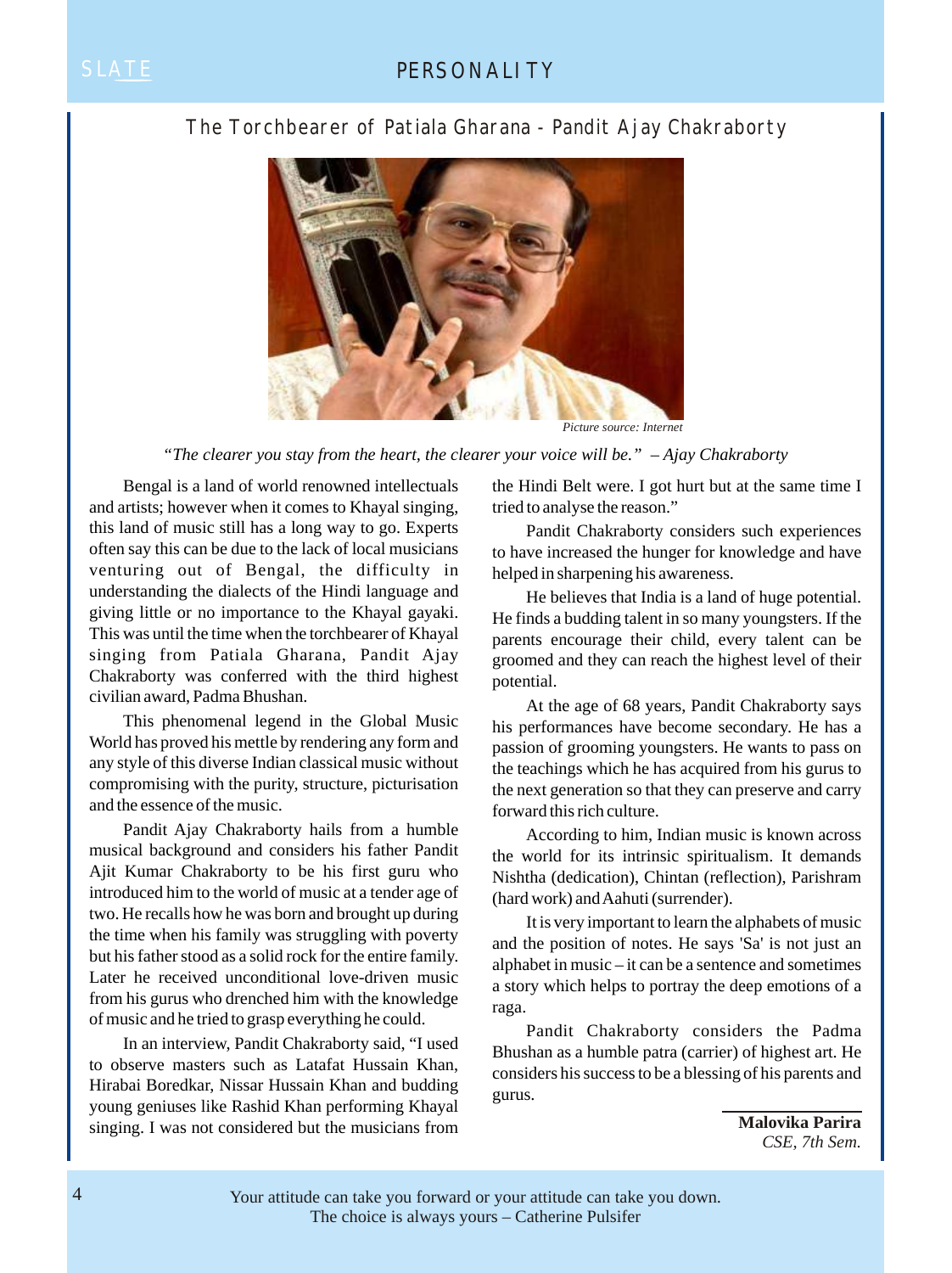

### Overhauling of Educational System and Learning Habits

This pandemic made the educational intuitions and firms taste the essence of online education. Teachers, students and all administrative sectors are also getting aquatinted with this online platform. Teaching, assignment, exam and presentations are carried out through online platforms like Zoom, Microsoft Teams, Google Meet etc. Now-a-days a lot of online educational platform are getting tremendous hike in their revenue and in future we can expect a huge dominance of online education industry. This is a great opportunity for India to connect digitally and promote its "Digital India Campaign." Online education is a vital medium during this time of crisis through which all students can get the quality teaching from top class institutions of India like IITs and NITs. The demand for online courses are also boosting nowa-days. Students are preferring platforms like YouTube, Khan Academy, Coursera and Udemy to a great extent. Reduction in cost and a great increase in quality and content makes online education popular today. Taking a course online helps the student explore more and have a lot of options to choose from. Even online platforms support video conferencing facility for live face to face interactions between student and teacher and doubt clearing facilities. The one and only problem with these classes are practical, labs or handson training. But for that specially designed labs or skill centers could be set up.

Schools and colleges are also promoting this technology-enabled educational system by conducting online classes and are gradually getting well aquatinted with these.

Many companies like Byju's and Vedantu are also providing courses for class  $1<sup>st</sup>$  to class  $12<sup>th</sup>$  students which are fully synchronized with their board and school syllabus. In the near future, keeping situations like COVID in mind, we can expect students passing their high school and degree from online platforms and get certified. This will make education cheaper, more efficient and smarter which can give rise to the literacy rate of the country. This is not a new form of education. Rather, foreign companies such as Coursera and Udacity are already providing Nano degree and even Master's degree through online platform at a very affordable fee structure from various top institutions like Yale, Michigan, Stanford and leading companies like Google, Amazon and IBM.

COVID -19 is a great opportunity to transform the higher education system of India. Universities which have not upgraded themselves yet can utilize this opportunity to transform themselves by developing their training, course curriculum and management to make education easily accessible to all.

Literacy rate of India is 65% whereas most of the developed countries have greater than 90%; the major reason for this being cheap or free education. Then why not in India? We are already one of the emerging powers and developing countries. The Universities and Government have the power to change the future of the country, students being the weapon for it.

> **Dibyajyoti Prusty** *CSE, 6thSem*.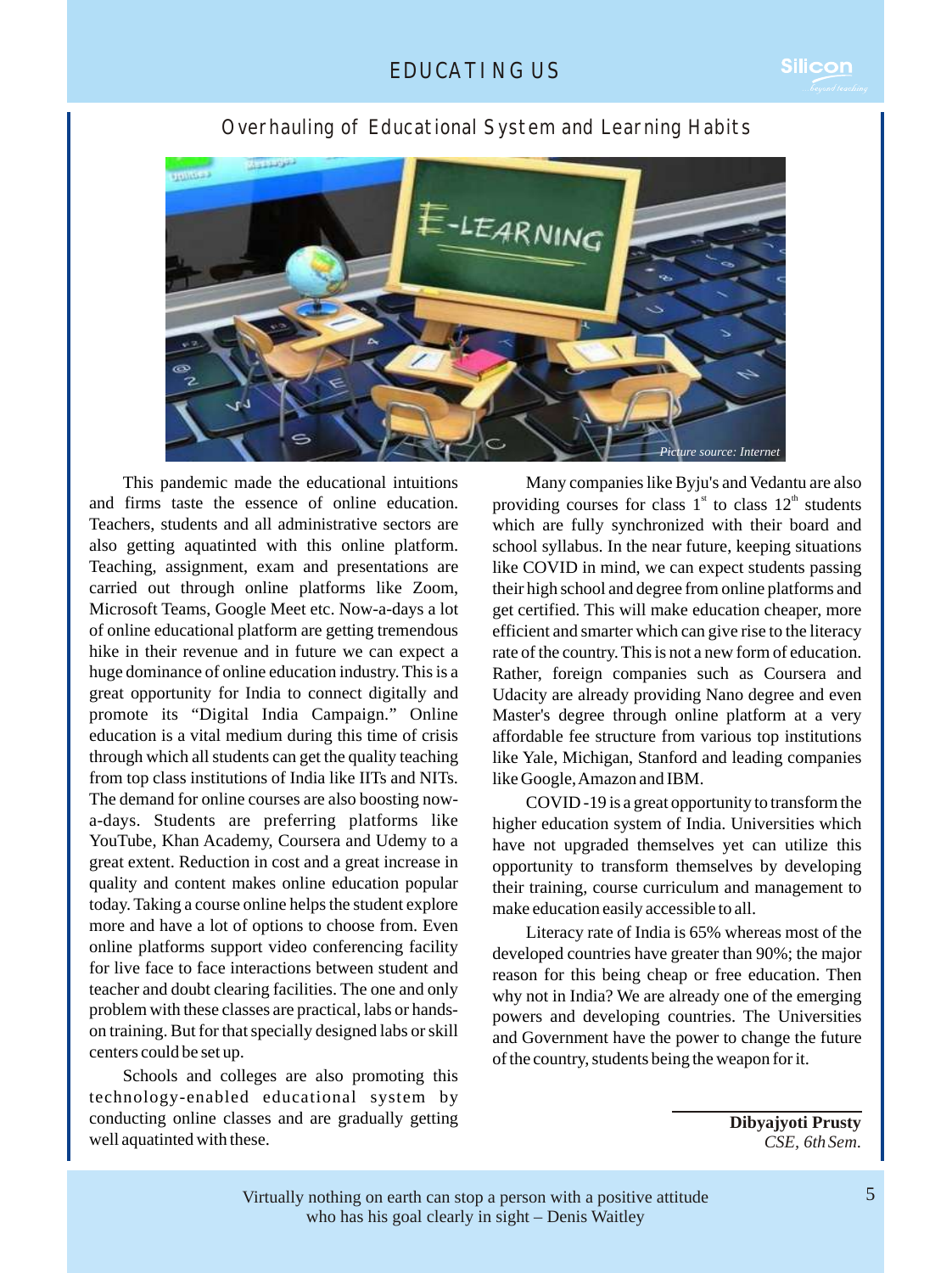### SLATE **FOOD FOR THOUGHT**



Society's Health in Social Distancing: A Pandemic Irony!

There is a saying, "Man is a social animal. He eats, lives, breathes, and survives together." But irony hits hard when, in the light of the recent events, an isolated man is ought to be the safest on earth.

From a state of rustling bustling restless race, the world came to a sudden standstill when a deadly virus became a threat worldwide. Mankind was forced indoors and a total lockdown was implemented as drastic measures to survive. Man clung on to his masks and practices of social distancing, as his last hope to combat the microbe.

As the pandemic progresses, we can observe that the world is in a desperate need of change. The health of our society is in shambles.

The basic foundation of any society, 'staying together during crises,' has been challenged. Each one individual is a potential suspect of carrying the perilous virus. As man hides his identity behind a mask and stands maintaining a 'six-feet' distance, he feels more and more weak and vulnerable; which in fact takes a toll on his physical and mental health.

Staying indoors for such a long time has been challenging for many. Taking a sudden break from our workaholic, busy schedules and sliding into a world of slow-motion has been the test of the hour.

Man being trapped indoors, with no intense outdoor activity, hampers his physical health. Glued to smart phones and laptops, binge-watching movies and series, over-sleeping, and having no physical workout, one's body clock and sleep cycle gets disrupted, affecting hormones, digestion, and immunity. This adversely affects their concentration level and performance in their professional fields. Moreover, with the extended lockdown being a constant worry for many, stress-eating is becoming a routine, resulting in unwanted weight gain of an individual. Thus, it is advised to all to indulge oneself in the practices of yoga, meditation, or customary workouts every day.

While a change in the physical health of a person is noticeable, during this lockdown, what concerns us more is the mental health of an individual. With a constant feeling of being under house arrest, one starts to fall into the clutches of stress, anxiety, and depression. Not being able to step outside, distracting oneself from their daily issues, becomes difficult. Over thinking being a favourite hobby of many, the mental health of a person is seen affected in recent times. Coming to the part on how to get this right, the answer seemingly lies in nature. Studies say, taking our minds off the virtual world, getting involved in nature has a calming effect on us. Taking a stroll through the garden or simply breathing some fresh air once a while will have a positive effect on us.

All the while, what matters the most, is to stay safe and stay indoors, and believe, someday, "Everything will be all right."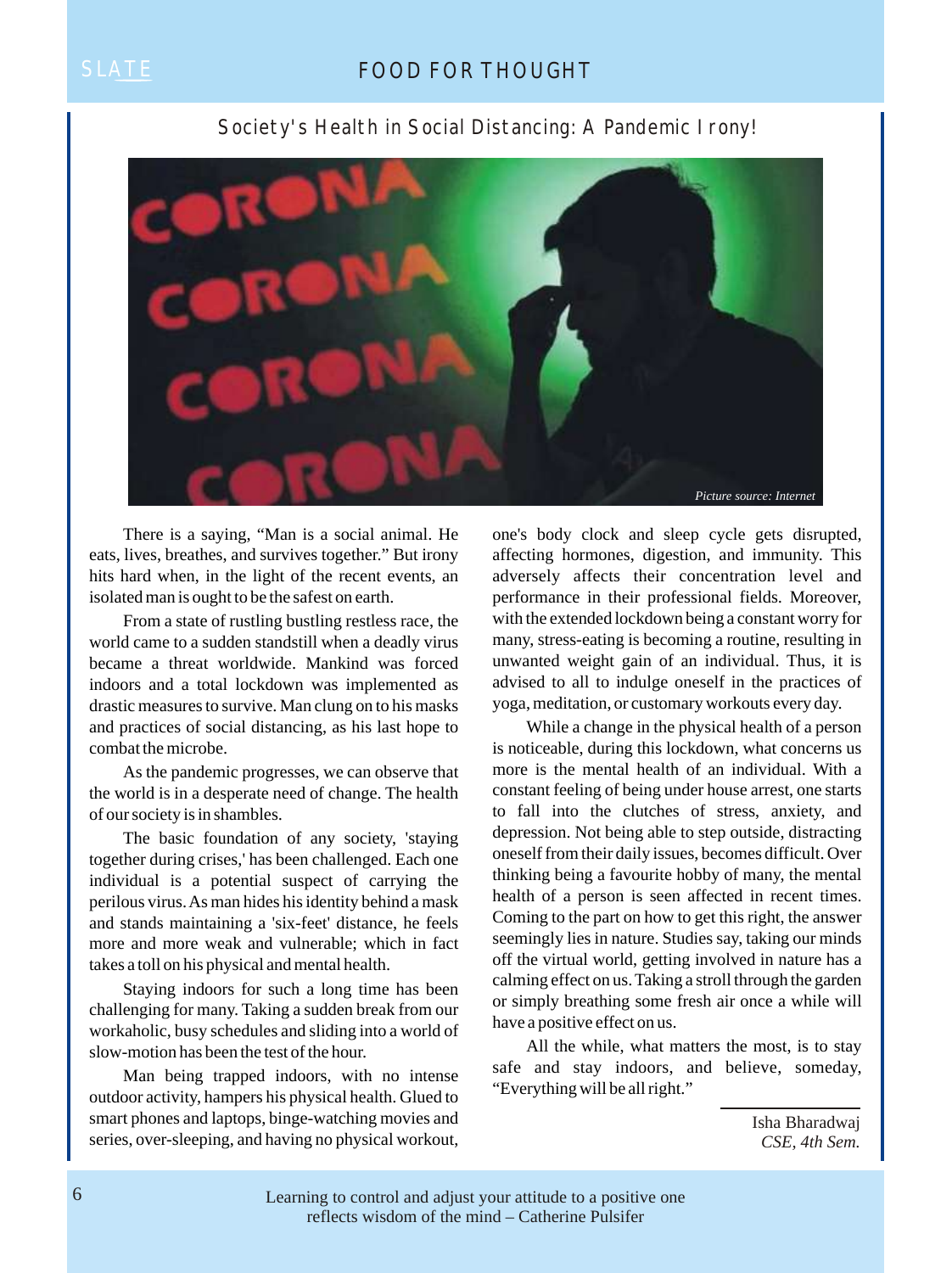### ADD VALUE TO YOURSELF

### The Importance of a Hobby



It is very important to stick to a proper schedule but when it turns out to be a "rinse and repeat" method, hobbies come to our rescue. It helps us to end the monotony in both an enjoyable and a meaningful way. Without a hobby life becomes boring and seems demanding which ends up in an unhealthy cycle. A hobby can be anything from collecting coins or stamps to capturing the beauty of nature.

Since childhood we are encouraged to do activities which are productive. And spending lot of time on low level activities, like watching TV or browsing social media holds back our personal success. The famous novelist Nicholas Sparks said "It can be coins or sports or politics or horses or music or faith, the saddest people I have ever met in life are the ones who don't care deeply about anything at all. Passion and satisfaction go hand in hand and without them any happiness is only temporary because there is nothing to make it last." Keeping a hobby helps us in our personal growth in an enjoyable manner. It encourages us to take a break with a purpose and provides positive and new challenges without any kind of negative stress. Also, it promotes "Eustress" which is a positive kind of stress that helps to stay excited and enthusiastic for the work to be done.

We all have learnt "An idle mind is a devil's workshop" and having a hobby helps us to utilize our leisure time in doing something productive rather than just sitting idle and creating bad habits. Hobbies also give us a more clear and better perspective of every

task we do. It helps us to tackle a situation in a more creative way thereby helping us to improve in our career too. Some even take up their hobby as their profession or as a part time job. Having a hobby also helps a person after retirement.

"Becoming serious is a grievous fault in hobbyists. It is an axiom that no hobby should either seek or need rational justification. To wish to do it is reason enough." – Aldo Leopold

In today's fast-growing world where mental health has become a grave issue, hobbies play a key role. Spending time in doing what you love improves mental health and well-being. Research also shows that people with hobbies are less prone to mood swings, stress and depression. Not only this it also helps to control blood pressure and maintain proper cortisol level and body mass index. It helps to stay focused and encourages to go with the flow, which results in increased concentration and become more patient and confident. And having a hobby also helps a person to grow spiritually. Finally, words by author Steven Johnson justifies the very fact that hobbies are required to make any kind of situation better, "Legendary innovators like Franklin, Snow and Darwin all possess some common intellectual qualities - a certain quickness of mind, unbounded curiosity - but they also share one other defining attribute. They have a lot of hobbies."

Sushree Priyadarshini *AEI, 6th Sem.*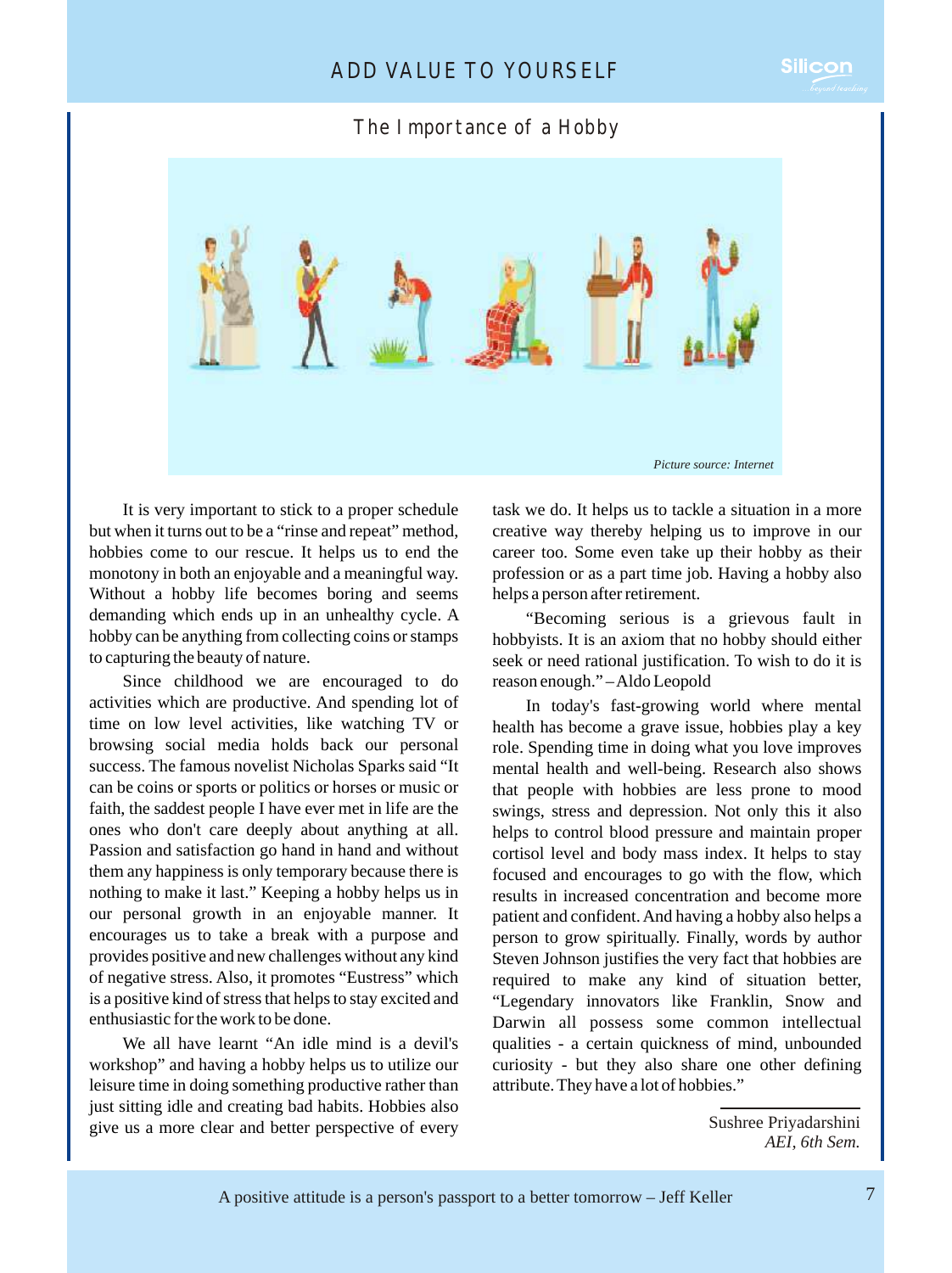## SLATE **HEALTH WATCH**

### "Hand Washing Reduces Mortality"- Ignaz Semmelweis



Since childhood we are taught to wash our hands properly especially before "eating". The reason is that the germs on our hand will get into our mouth while eating and then into our stomach, thus, making us unwell. But the technique of hand washing was first introduced by the physician "Ignaz Semmelweis" some two centuries ago.

Back then as a house officer of an obstetric clinic, he observed that the deadly disease "puerperal or childbed" fever contributes to higher maternal mortality rate. He also observed that the doctors from the autopsy room directly enters the delivery theater which made him decipher this fact that the "cadaverous particle" which is transmitted via the hands of the doctors to the delivery theater is the cause of puerperal fever. In fact washing hands with plain soap and water didn't help much, rather they had a very unpleasant odour in their hands. It is when the "saviour of mothers" suggested the doctors to wash their hands with chlorinated lime solution before and after treating every patient, a drastic fall in the maternal mortality rate was observed.

Though the results were quite visible, this discovery was not accepted initially. The reason stated by scientists was that because such theories does not have scientific reason, this cannot be accepted. Even the doctors then, thought this to be a false claim and

didn't follow it until years later when scientists like Louis Pasteur confirmed the "germ theory" and stressed on hygienic conditions. Disease like common cold, influenza, diarrhea and even hepatitis A can be prevented by practicing proper hand washing technique.

Even now hygienic conditions are considered very important and is practiced everywhere. Not only before meals or before and after treating the patients, even before touching a baby, after visiting the toilet or after touching the dust-bin hands should be washed and proper hygienic condition should be maintained. It is a very normal and a simple practice but a very important one.

Currently when the whole world is fighting the pandemic, COVID-19 and the scientists and virologists are researching for the vaccine; one of the major steps to keep yourself safe from this deadly disease is by practicing proper hand washing technique. Washing hands every half an hour for twenty seconds has become as important as breathing. And thus, if you don't want to contribute to the death rate follow Semmelweis's claim "hand washing reduces mortality."

Publication Team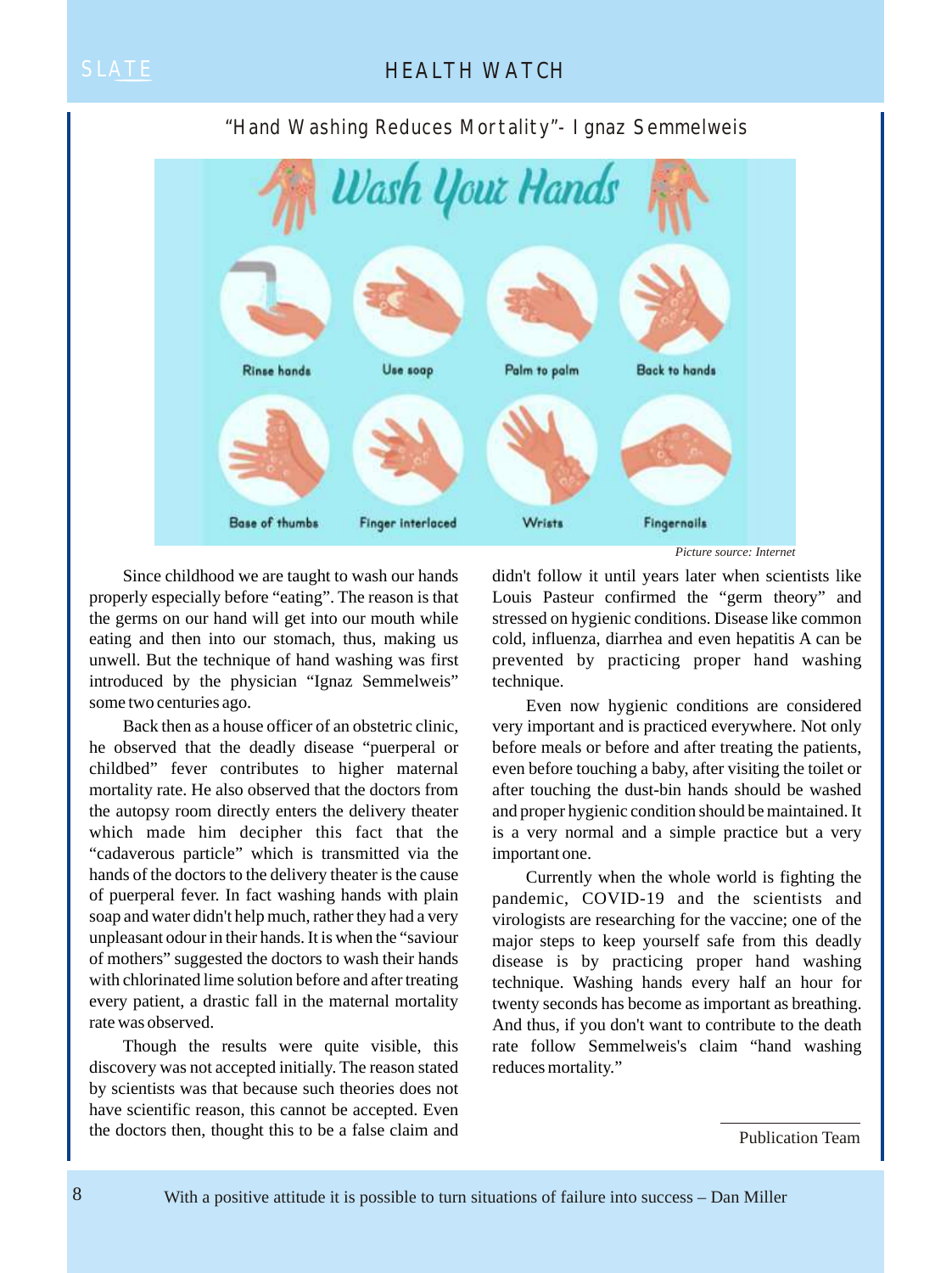### When Sky's the limit, then 'DREAM BIG' is the only mantra to success



Siliconites have been successful engineers. Some have also braved the unknown to venture on to roads less treaded on. They have gone beyond the conventional to explore and expand their capacities, and have tested their limits to get success. Here is one such exclusive story of an engineer-turnedentrepreneur from Silicon, with a vision to serve the best in the best possible ways.

The story of the founder of Biggies Burger 'n' More, Er. Biraja Prasad Rout, is one of its kind - an inspiration for those who dare to be different.

A Siliconite of batch 2005-09, Er. Biraja Prasad Rout, of Electrical and Electronics Engineering chose to follow his vision of reforming the fast-food culture in India and what followed was "the beginning of a QSR (Quick Service Restaurant) revolution in India and the inception of the brand called Biggies Burger 'n' More."

The Founder Director of the organisation, Mr. Rout, through his entrepreneurial venture looks forward to the "fulfilment of a great Indian dream of having an in-house brand of authentic burgers: the pioneer of Grilled Burgers." The organisation takes pride in their commitment to quality ingredients, signature recipes, and affordable prices: their tag-line 'Be Brave Be Biggies' speaks of the same.

They started off with a kiosk in Bangalore in 2011 and moved on to a multi-location venture in 2013, introducing franchise for their brand in 2016. And there came the big leap in 2018, opening 21 outlets

*Picture source: Internet*

across India. With a future plan to touch 100+ stores and making a global presence by 2022 there is no looking back for them.

A decade long journey of Mr. Rout as an entrepreneur has earned him not only fame but a wisdom of its kind, of which we get a glimpse when he shares his experience in his own words as: "Evolution, adaptation & optimism in the environment that we are, can make you a happier person and a happy person who is contributing something to society is successful."

His service as an employee at Infosys had gained him valuable experience that he is able to apply as an employer, *"Fortunately the projects that I worked on during my IT tenure were from diverse domains, which made me learn about how a process cycle works and made me increase my analytical understanding of things. In the span of my IT career I had switched multiple profiles & domains... But I was happy that I was learning things which I wanted to. Finally I took a strong call to quit IT & start focusing on my brain child."*

The 'Biggies' have a notable growth story, expanding into several cities of Odisha and many states of the country. With great optimism and the inspiration to dream big the organisation is all set to scale newer heights in the upcoming decades. The Silicon family wishes them all the best! And in this issue we share this success story to inspire our students' community to be brave enough to Dream Big and be different.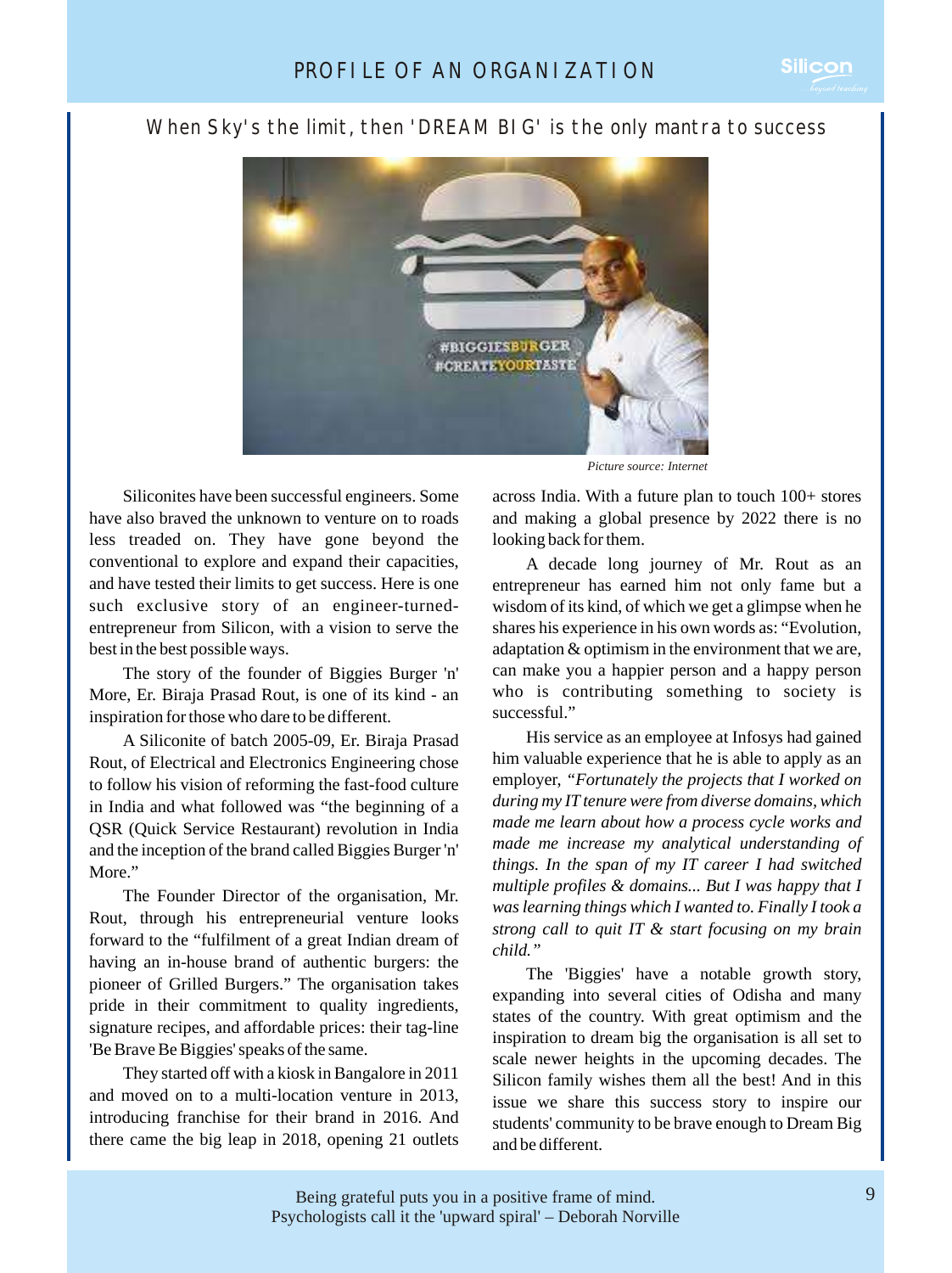## SLATE MENTAL HEALTH: LET'S TALK

Resilience: the Ability to Rebound



*Pain is inevitable but misery is optional. We cannot avoid pain but we can avoid joy.*

*– Tim Hansel*

Life is never full of all good incidents and beautiful memories. Rather, it is the assortment of pain and grief with blissful and positive events. People become vulnerable and helpless when an adverse situation around goes from bad to worse, and it becomes really a tough job to maintain balance and stability in life. Here it's important to realise the significance of "Resilience", the ability to face the challenges with relative ease.

It is important because:

- It helps in developing coping mechanisms and strategies in overwhelming experiences of life.
- It improves in learning and academic domains.
- It enhances the bond among family, friends and community at large.
- It lessens the absenteeism from educational institutes or job front due to sickness as it improves physical health.

Though resilience comes to some individuals inherently, others can learn being resilient to manage the different challenging life experiences. But as a skill it can be learned and developed over a period of time to make one ready and equipped for future. Implementing this skill needs the following strategies:

### <sup>l</sup> **Find a sense of purpose**

Never allow yourself to be a victim of any crisis. Instead try to find a purpose in that testing phase which will keep pushing you to participate in some activities. The help of family, friends and involvement of community may be accessed to make this possible.

### <sup>l</sup> **Believe in your abilities**

The strong belief in one's ability to deal with stress can create wonders in lives. Confidence is the building block of resilience.

### **•** Reframe your thoughts

Generally people take negative life events as pervasive and permanent. In this situation thoughts need to be reframed in a realistic manner to get rid of negative thoughts in constructive and optimistic ways.

### **•** Be kind to yourself

In many instances people demean themselves by thinking negatively about their own actions. This is the internal reflection about self and it is the starting point of being a victim of an adverse situation. We should attempt to identify the nature of 'self-talk' and check negative thoughts and alter them with positive self-talk. Acknowledging even smallest of our achievements always give another chance to get up.

### <sup>l</sup> **Stay connected**

In any difficult situation, one must connect with the near and dear ones who are trustworthy. By connecting with them one can share and lessen one's frustration, anger and anguish and pain. The feeling of being heard, understood and supported strengthens the resilience.

Lastly do seek the help of mental health professionals without any hesitation to develop resilience.

> **Dr. Saswati Jena** *Counseling Psychologist Silicon Institute of Technology, Bhubaneswar Mob: 8093291243 Email: saswati.jena@silicon.ac.in*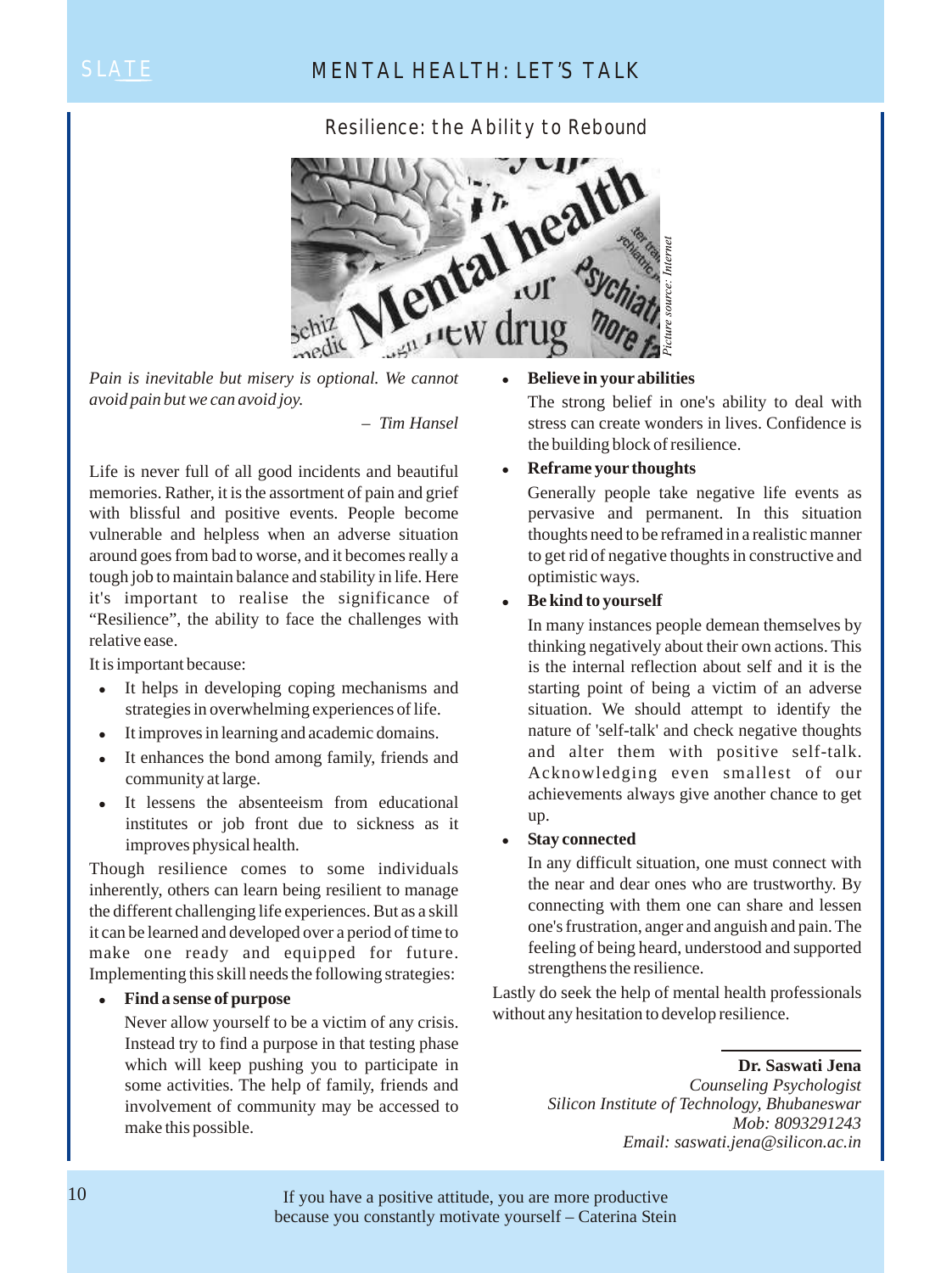### IN CONVERSATION

**Soumya Ranjan Behera** of 8th sem. CSE is passionate about technology and has good knowledge on Data Science, App Development (JAVA), Web Development, DevOps (Azure). He has done various internships and is currently an intern at Spikewell Company. He was interviewed by Ms. Sushri Priyadarshini of 6th semester, AEI for this quarter.

- **Sushri** : You are currently working on a lot of software development programmes. What was the driving force that made you work in these fields?
- **Soumya** : First thing is I am in love with technology. I am always very keen to know about the bleeding edge technologies which are impacting our society. After knowing this world of technologies when I get a chance to work on these, I will always give my 100% and enjoy every moment of my work. May be that love for technology motivates me to work on these fields.
- **Sushri** : Currently you are working as an intern in Spikewell. What were your preparations for the same?
- **Soumya** : I am quite good in programming and have developed sound problem solving skills along with it which is very necessary for cracking any programming/technical round. Apart from that I had spent a lot of time in tailoring my profile for better impact in the interview rounds. Overall your passion for technology and good knowledge of your strengths and weaknesses will help a lot in getting your desired goals.
- **Sushri** : You have done lot of other internships. Any particular reason behind doing this one?



- **Soumya** : Internships help a lot in getting some vital work experience before landing into any full-time roles. Also, internships create a good weightage in your profile which helps a lot during the recruitment process.
- **Sushri** : How you manage your time between academics and work?
- **Soumya** : My college cooperated a lot in handling the academic pressures during my internship tenure. Also, to achieve something you have to sacrifice something as well. So some bad grades are included in my sacrifices.
- **Sushri** : What suggestions would you like to give to your juniors regarding internships?
- **Soumya** : Internships help a lot in strengthening your skill sets which are useful in the industry and also help you to ease the transition process from academy to industry. To get good internship opportunities students should develop some core skill sets used in the tech industries and learn things beyond academic syllabus.
- **Sushri** : What are your plans after graduation?
- **Soumya** : To get a well-paying job in Data Science domain, to keep learning new things regularly, and to get opportunity to work in other countries too. Manage both roles at a time.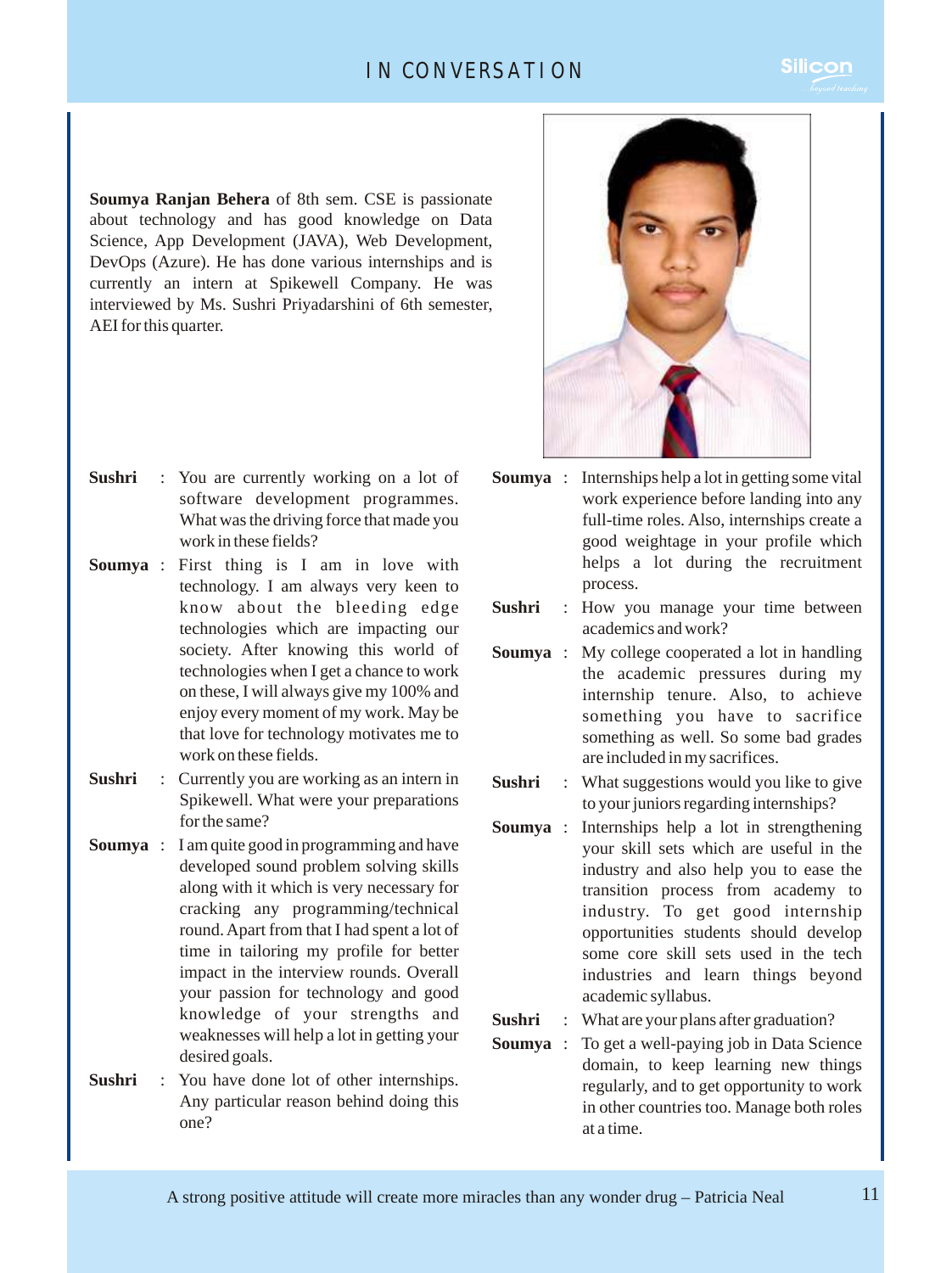### SLATE IN CONVERSATION

*Ms. Sagarika Nath, IPS, DCP Traffic, Commissionerate Police had been invited to Silicon on the occasion of Women's Day 2020 when she had been interviewed by the Publication Team.*

Over the past few decades women have been world leaders and proven to be role models for many. They have reinvented and redefined the dimensions of their contribution, not only to meet the household demands but also to the society at large. #An Equal World is a Better World, has been the tag-line for this year's International Women's Day. Equal rights, responsibilities, opportunities, conducive work places, have been among the few most prioritized essentials for women empowerment. And on this occasion, Silicon had invited DCP, Sagarika Nath to share her insightful understanding of gender equality and career path ways for women.

Ms. Sagarika Nath, a woman in her twenties, is looked up to with awe and reverence. When women choose to lead, with leadership comes innovation and skilled craftsmanship. Ms. Nath is not only known as an efficient official but is popularly famous for her ingenious ways of problem solving.

To reach your destination is not only a self-duty but a responsibility shared by all your co-travellers. Thus, our travel diaries are more often crammed up with traffic challenges than with globe-trotting experiences. And, how often have we thought of the possibility of teleporting ourselves trying to avoid the traffic roadblocks?! DCP Sagarika Nath has taken up on her shoulders the responsibility of introducing smart traffic control solutions. Her innovative measures have been implemented with all diligence by her department and have made monumental changes in the ways that had been in practice for years.

Sharing her experiences, she says: "Engineering is more about direct Technical Solutions to everything: a mode of straightway usage of math and statistics into the job atmosphere; but civil services and precisely police service is more about administration, people to people linkages. It's about you leading the whole force and your force depending on you, following your onground instructions... when we were posted in Naxal affected districts as assault commanders, I led three such Naxals operations on ground. I was the only



*Power sees no gender, and Success has no sex; it knocks on the doors of those who dare to receive it.*

female in the entire team deputed in a jungle for three days at a stretch and bullets could fly from any point. And at that point you have to take decision right on the spot and your team must have faith on you. So, there is huge transition between board room and table top actions to on ground actions which have direct impact on people's lives and that is exactly why I chose civil services as a profession. If I could only make five people smile through my action then it's the real success of my job."

Her profession as she says, "has 3 major parts: Awareness, Enforcement and Engineering." She takes interest in athletics, martial arts, dancing, painting and likes travelling. A good student, an avid reader, a daring police officer as she is, we all, look forward to her success and look up to her as a role model for the young generation, especially the women.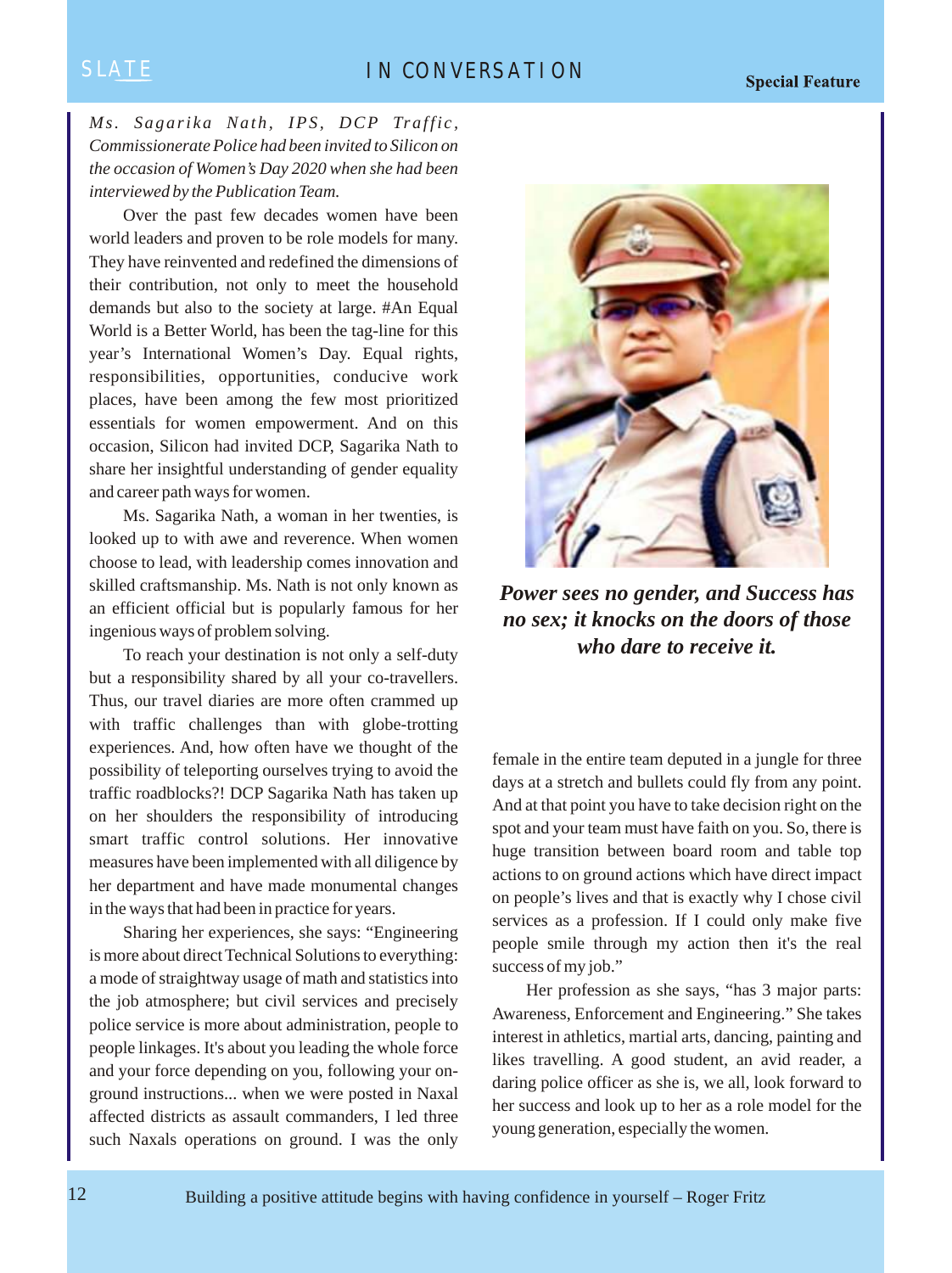### SLATE NEWS

### **"Programming with C" underTechnoZeal**



Under the shadow of the COVID-19 pandemic lockdown, the school connect program "TechnoZeal" activities are planned in the online mode. The first such activity was done by organizing a FREE online summer course in "Programming with C" from  $11<sup>th</sup>$  to  $17<sup>th</sup>$  June 2020. This program was intended for class  $11<sup>th</sup>$  and  $12<sup>th</sup>$  students. 730 students from 13 states across India, registered for the course. The course was well organized with regular online live sessions by subject experts followed by online tutorial sessions to clarify the doubts of the participating students. To evaluate the effectiveness of the teaching learning process, daily assignments were evaluated by the

### **Beparwah Smiles**

The Silicon Counselling Cell in association with Voices O' Counselling organized some Online Tele-Counselling Sessions from  $14<sup>th</sup>$  April 2020. The main aim of the programme is to counsel (one-to-one as well as group counselling) the people's mental health and the life transition issues that arise due to the current pandemic situation. The first programme was titled *Beparwah Smiles*. There were 72 participants in the programme and it was highly appreciated.

### **National Webinar on Role of Psychologists and Caregivers**

A National Webinar was organized by the Silicon Counselling Cell in association with Voices o' Counselling and New Life International on  $10<sup>th</sup>$  May 2020. The topic was Psychosocial Recuperation in Substance Use Disorders: Role of Psychologists and Caregivers. 28 participants joined the programme.

### **World Environment Day**

On occasion of celebration of the World Environment Day on  $5<sup>th</sup>$  June 2020, a plantation drive was organized by the Silicon Green Club (SGC) at

tutors submitted by the students. There were 4 online quizzes conducted during the course. Based on the performance in quizzes, assignments and attendance 133 students got qualified to receive course certificate. Three students were selected as best performer of the course. They were rewarded with a free gift voucher worth Rs 2,500/- of E-BOX license for foundational courses with one-year validity, which will be reimbursed by the course convenor. Dr. Ramaprasad Panda convened the program while Prof Samaleswari Prasad Nayak coordinated the course. Faculties and technical staff members of Computer Science and Engineering department mentored the participants as resource persons.



Silicon Institute of Technology, Bhubaneswar premises. Silicon students, staff and faculty members participated in this program which comprised primarily of planting several saplings, to make it successful.

### **Celebration of International Yoga Day**



The Institute organized a Yoga session on  $22<sup>nd</sup>$ June 2020 to observe the International Day of Yoga which is generally conducted on  $21<sup>st</sup>$  June 2020. Due to the shutdown, it was observed on the next day this time. It started with a talk about importance of Yoga in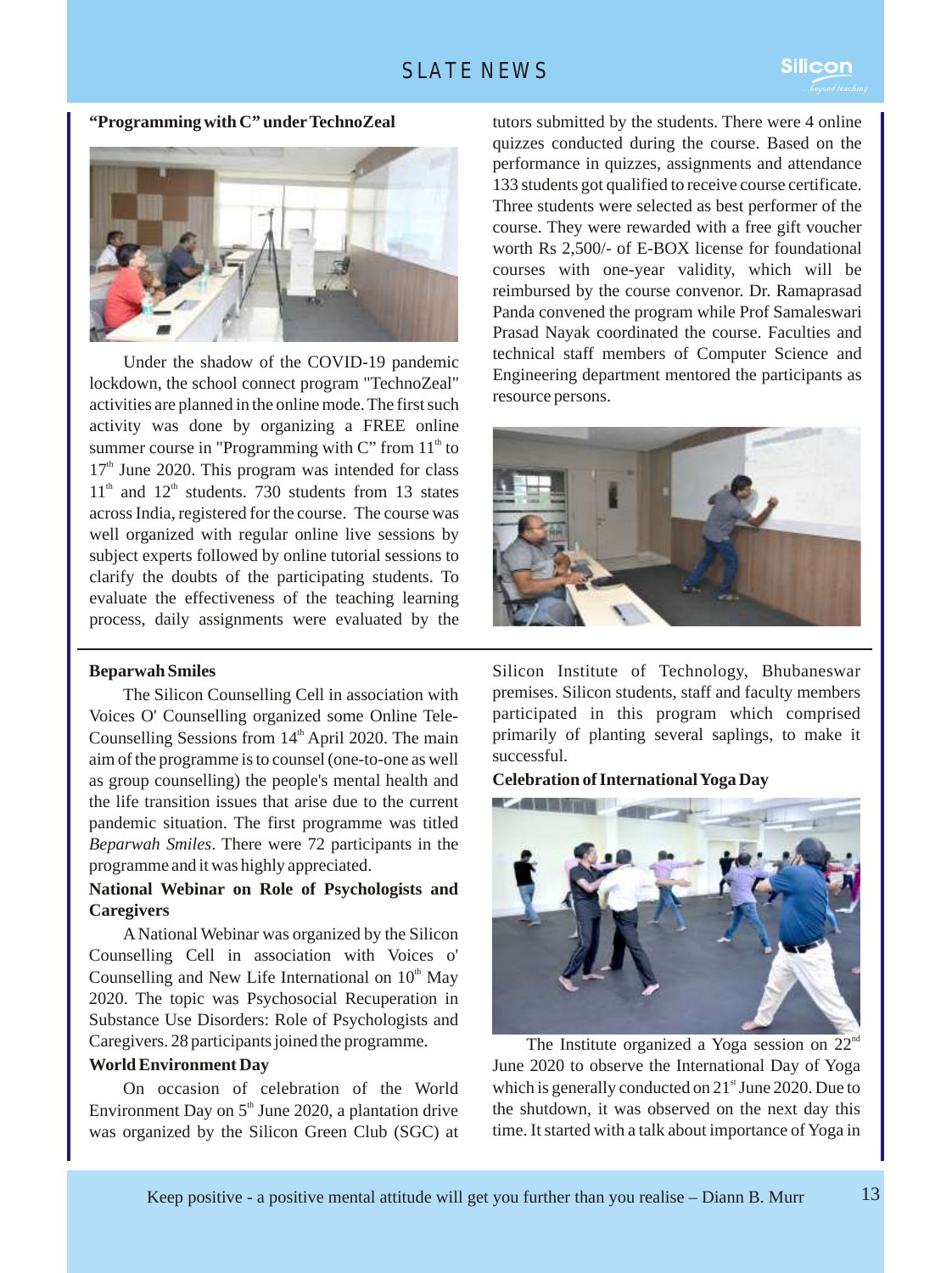Life followed by the Yoga postures demonstrated by our yoga teacher Mr. Prasanta Kumar Mallik and Mr. Tarini Charana Mishra, Assistant Professor, CSE. Many yoga postures were practiced by the attendees like *Pawan Muktasan, Kati Chakrasan, Tadasana, Bhujangasana, Uthana Padasana, Surya Namaskar, Vrikshasana, Yog Mudra*, *Meditation* etc. The session ended with *Savasana* followed by refreshment. The Health Club of the Institute coordinated the program.

### **Nivritti**

An International Online Conference was hosted by the Silicon Counselling Cell in association with Voices O' Counselling and We 4 You on  $12<sup>th</sup>$  June 2020. The topic was Humanity Beyond Boundaries for an Inclusive and Just World. 92 participants joined in the event.

### **Summer Internship 2020**

The Industry Interface Cell, in co-ordination with other departments, conducted the Summer Internships – 2020 for 16 courses with 856 students from the 1<sup>st</sup>, 2<sup>nd</sup>, and 3<sup>rd</sup> year during the period 25<sup>th</sup> May to 20<sup>th</sup> June 2020. These courses were offered by experienced Industry professionals and in-house faculty with exposure in the industry as the key Resource Persons. Active involvement of Program Mentors and Course Coodinators in each of the courses was an added advantage for the smooth running of the programs. Various Summer Internship Courses conducted are:

| <b>Summer Internship 2020</b> |                                                       |                      |                           |
|-------------------------------|-------------------------------------------------------|----------------------|---------------------------|
| Sl No.                        | <b>Course Name</b>                                    | <b>Registration*</b> | <b>Course Coordinator</b> |
| 1                             | <b>Python for Beginners</b>                           | 195                  | Syllogestek Pvt Ltd       |
| $\overline{2}$                | <b>MEAN Stack Programming</b>                         | 54                   | (300)                     |
| $\overline{3}$                | <b>Cyber Security</b>                                 | 16                   |                           |
| $\overline{4}$                | <b>Competitive Coding</b>                             | 16                   |                           |
| $\mathfrak{S}$                | Entrepreneurship & Digital Marketing                  | 19                   |                           |
| 6                             | Responsive Web Page Development with Project          | 91                   | <b>EBOX</b>               |
|                               | (HTML, CSS & JS Technology)                           |                      | (135)                     |
| $\overline{7}$                | Application Development through JAVA with Project     | 22                   |                           |
| 8                             | Complex Problem Solving and Algorithmic Thinking      | 22                   |                           |
|                               | with Project                                          |                      |                           |
| 9                             | Object Oriented Programming Using C++                 | 54                   | In-house                  |
| 10                            | Foundation of VLSI Design                             | 42                   | Faculties with            |
| 11                            | Digital Systems Design and FPGA Implementation        | 23                   | Industry experts          |
|                               | (A Verilog Approach)                                  |                      | (421)                     |
| 12                            | Machine learning and its application using MATLAB     | 90                   |                           |
| 13                            | Interfacing and Communication Technologies for IOT    | 66                   |                           |
|                               | <b>System Design</b>                                  |                      |                           |
| 14                            | Application Development through IoT                   | 58                   |                           |
| 15                            | IOT based appliance monitoring using Raspberry Pi     | 52                   |                           |
| 16                            | Electronics Circuit Design and Real-time Applications | 36                   |                           |
|                               | * No of Registrations included students and in-       | 856                  |                           |
|                               | <b>House/external Faculty</b>                         |                      |                           |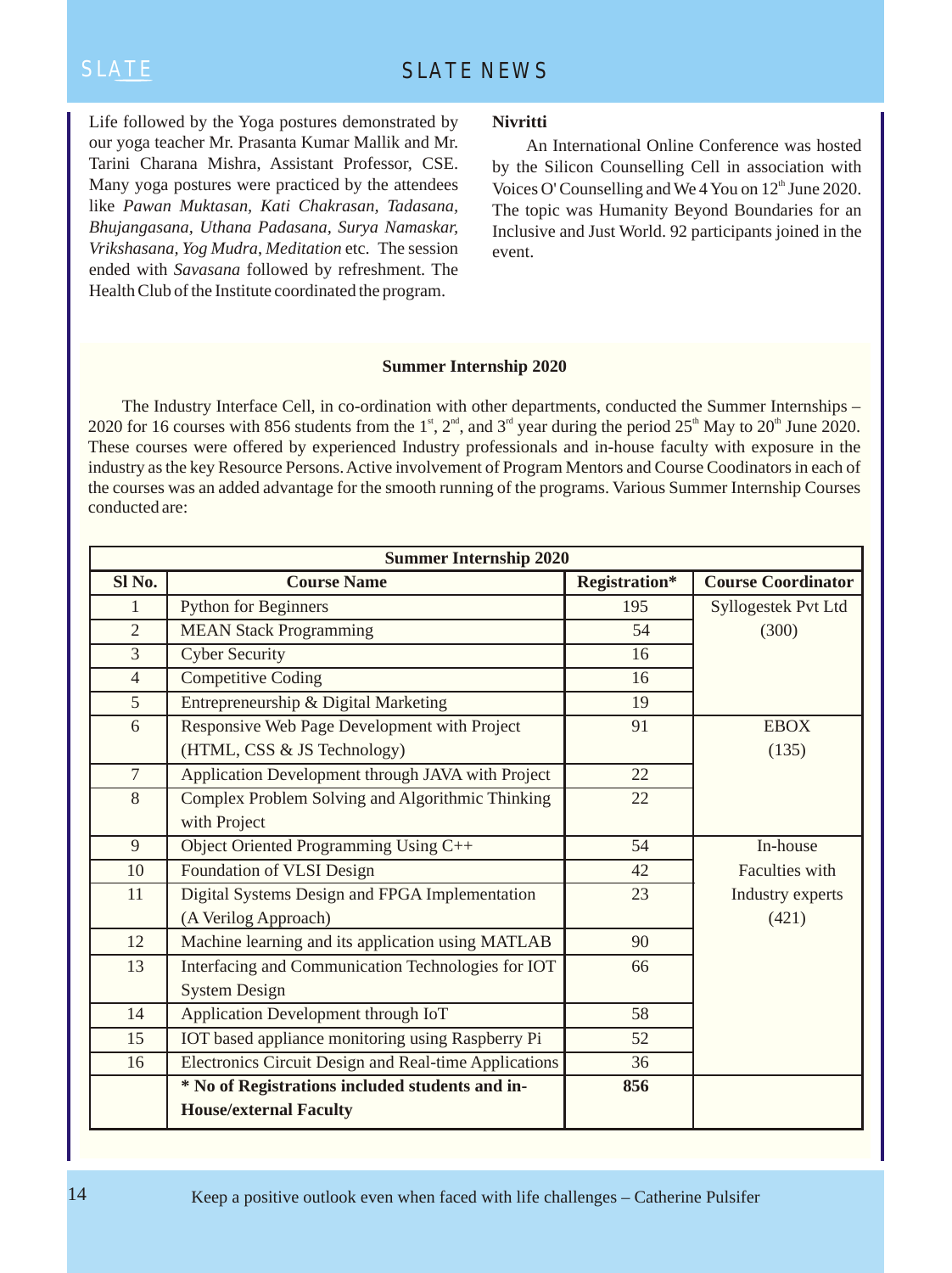HackWithInfy individual web proctored Round 2 contest was conducted for the 53 shortlisted students on  $31<sup>st</sup>$  May 2020. Round 2 was also conducted on  $10<sup>th</sup>$ June in Odisha and West Bengal only for those students affected due to Amphan Cyclone. We have eleven shortlisted from Round 2 one Grand Finalist, and ten for Pre-Placement Interviw (PPI) Calls.

### **InfyTQ Training Session**

Special InfyTQ training session was conducted by Amphisoft Technologies for the sixteen shortlisted students from InfyTQ Final round held on  $7<sup>th</sup>$  March 2020.

### **Recruitment Drive by Synopsis India Pvt Ltd**

Synopsis India Pvt Ltd, a company known for the world's most advanced technologies in chip design, verification, IP integration and software security and quality testing, conducted a recruitment drive at Silicon during  $3<sup>rd</sup>$  to  $8<sup>th</sup>$  April 2020. From the shortlisted 2020 graduating students who went through the selection process, Synopsis finally selected two students from ECE branch with a 13 LPA package Anubha Snehal and Subhra Sutapa Mohapatra. The Advanced VLSI Lab of Silicon played a major role in preparing these students.

### **Internship programme by Spikewell India Pvt Ltd**

**Silicon** 

Spikewell India Pvt Ltd, a fully owned subsidiary of Spikewell LLC, USA, selected twelve students from the 2021 graduating batch for their Internship Program. The on-line tests were conducted on  $21<sup>st</sup>$  and  $22<sup>nd</sup>$  March 2020 while the Interviews on  $18<sup>th</sup>$  and  $19<sup>th</sup>$ April 2020.

### **Training programme by Amphisoft Technologies**

Thirty-five students went through a Python training conducted by Amphisoft Technologies. The training program started on  $4<sup>th</sup>$  May 2020.

### **Wipro Talent Next classes**

In-house Wipro Talent Next classes started for around 300 students from both the CS and Non-CS stream in the online mode. Students from 2021 graduating batch joined the classes which were taken by two Wipro Certified in-house faculty.

### **Course on DBMS**

Thirty-two students from the 2021 graduating batch went through a DBMS course started during June 2020 and conducted by Amphisoft Technologies.

### **Training and Placement Meets**

Virtual training and placement meets were held during June by companies like Mindtree and SAP Labs India on  $8^{\text{th}}$  and  $11^{\text{th}}$  June 2020.

### **Notification**

*Submission of different feature articles for SLATE and Digital Digest can be made through soft copy and sent to the e-mail ID: publication@silicon.ac.in. Students' Corner, Stories, Poems, Short Essay, Compilation of Interesting Facts, Scanned copies of Sketches or Paintings can be sent for SLATE. For Digital Digest articles on DD Features, Profile of a Scientist, Space Technology and Environment Awareness Concepts are invited.*

### **Condolence**



*All staff members and students of Silicon Institute of Technology convey their deepest condolences on the sad demise of Mr. Ratnakar Nayak, Establishment department, and pray for his soul to rest in peace. May God provide strength to his family during these difficult times.*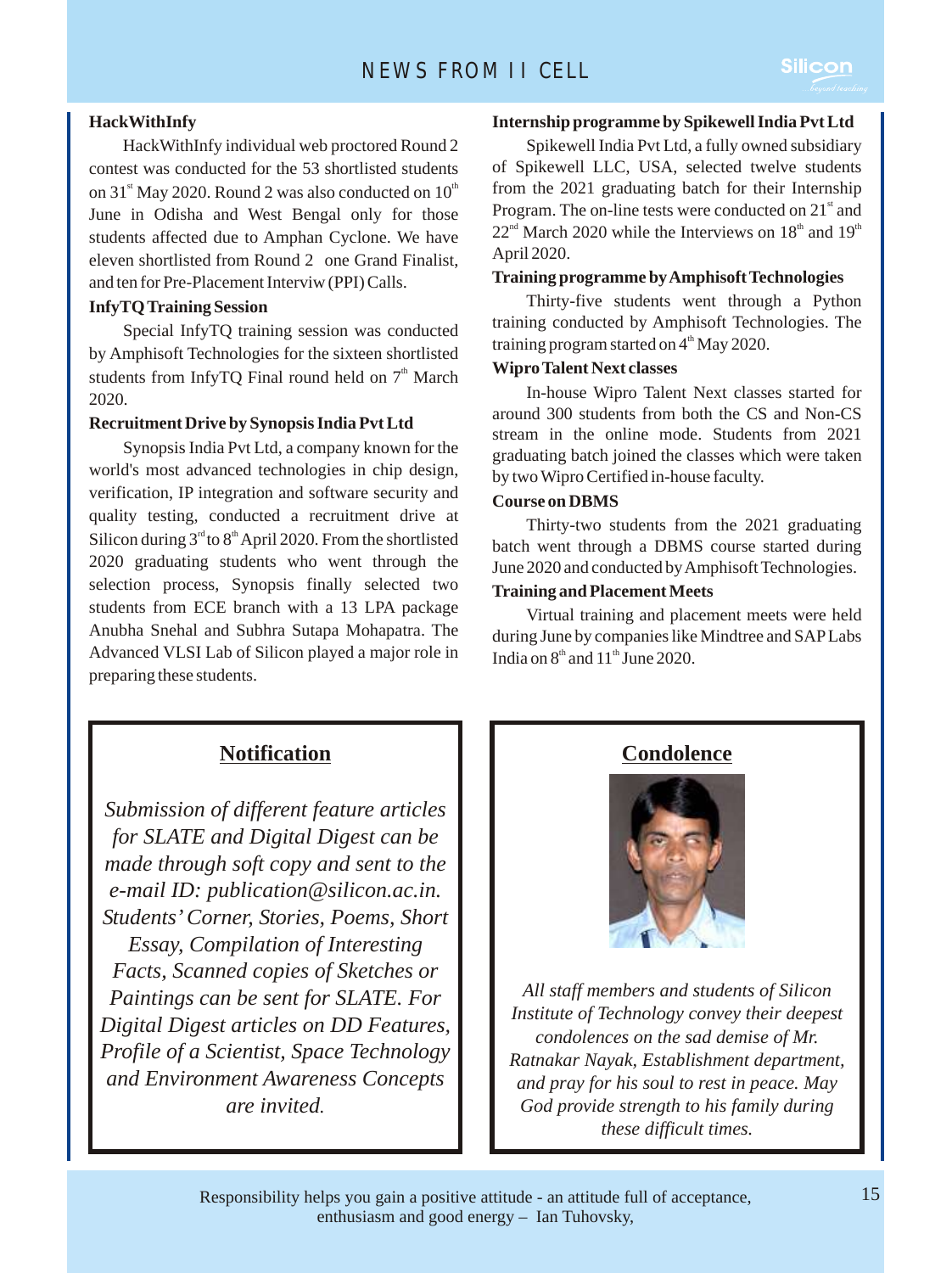### SLATE STUDENTS' CORNER

### **Friendship**

Not a bond by blood But with absolute love. Not a result of fox's conspiracy But with a kid's innocence. Not a season's downpour, But with years of matching pencils, clips and boxes. Not with plans of betrayal, But with plans of being together at Disneyland. Not emptying the lunch boxes alone But with share, exchange and much more. Not just to carry secrets, But to make dreams converge with destiny. Not just the count of years But with memories to cherish all our lives. With all these Never ever say that "All we made was a beautiful sand castle at the beach" The castle of our dreams. The castle of our friendship. Is Built with unbreakable stones. It's surrounded with greens. Is away from breakers of sea. And it will stand imperishable For years to come my friend For years to come.

> Alisha Das *EEE,*  $2^{nd}$  *Sem.*

### **Nature Vs Humanity**

Humanity is a simple and commonly used word with a variety of definitions. It might happen to seem as if just as all humans are different so differs their version of humanity. Among such differences, also, exist some strong principles regarding the definition of humanity which binds all humans together as one.

As decades changed after decades so has the definition and application of the word humanity. However, one thing has remained and that is, people have always defined this term centering themselves and in cases have preferred to extend it to only humans.

But are the flora and fauna around us any less deserving of this so-called 'Humanity'? Why is it even termed as 'Humanity'? Is it simply because it was named by humans or was it made to be applied upon humans and humans only? Are only humans deserving of humanity? The answer is a big NO. Humanity should be rather seen as an invisible bond that binds everyone and everything across borders and across species.

One of the biggest problems with humans is that they tend to try and take control of everything without realising that something that can be controlled doesn't necessarily mean it should be controlled. It would be better if they realise that they are not all-powerful and can be subdued as a whole. The current situation is an example to be remembered. It didn't take any nuclear winter or world war for that. Even the most advanced nations were brought to their knees by a virus.

The virtue of humanity when infected by parasites of greed can trigger even bigger calamities. Can the great human race reverse the natural degradation that has taken place in the past few decades if they wanted to?

But taking cue from the present situation, it seems as if nature wants to heal herself without any human interference. Well, one thing is clear from the natural improvements that have happened during this coronapandemic, that nature never really required us to do anything special for her. She just required us to STOP our destructive activities. And that's exactly what has happened now. We should not forget the fact that it is us who need nature to survive and not the reverse. Nature thrived millions of years ago even before the first human came into existence. It had been there before the evolution of humans; it still is and it will remain even if it requires humans to cease existing.

Despite the world coming to a standstill amidst the corona pandemic, this particular year has been quite eventful in making people realise where they stand in comparison to nature and how fragile human life is. People might consider this to be a rather harsh year but it should be looked upon as a pending lesson to mankind that has been served well. It's high time people realised their ignorance and understood that there's a limit to everything including what's within their reach and also within Mother Nature's tolerance.

> Sukanta Pal *CSE, 1st year*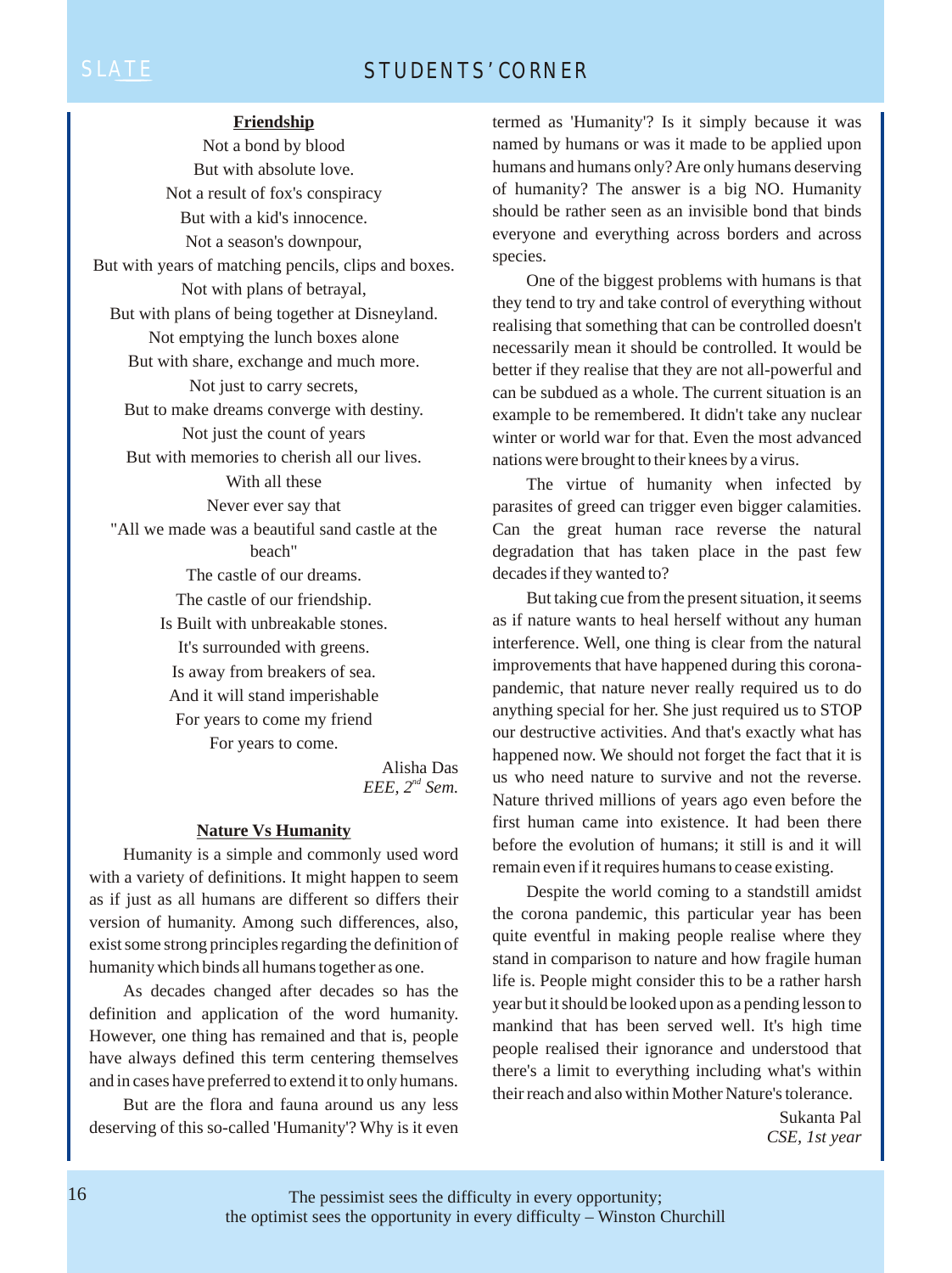# STUDENTS' CORNER

### **Satisfaction – A Never Ending Desire!**

Satisfaction is basically of two types, temporary satisfaction and permanent satisfaction. Temporary satisfaction can be achieved by human beings. For example, if you have decided to do a certain work and you complete it on time you feel satisfied. But permanent satisfaction is a non-achievable goal for living beings. Have you ever felt that your mind, heart and body cannot be satisfied at the same time?

We are all in a wrong direction if we are in search of permanent satisfaction. We should know the difference between being happy and being satisfied. According to Economic times only 20% people are "satisfied" with their jobs and it is completely fine if someone doesn't get satisfied in certain work.

Satisfaction has no limits. It depends upon human perception. You cannot compare your level of satisfaction with that of others. If you do that you'll be considered as the biggest fool. It's better to proceed forward in life rather than waiting for satisfaction. Some people say the sages who are in Himalayas are satisfied but if we take a close look many people choose this because they don't achieve things that they thought of and some go there in order to achieve peace and salvation. Hence, we can conclude that satisfaction is a never-ending desire.

> Pratik Mohanty *ECE, 4th Sem.*



Rituparnna Prusty *ECE, 4th Sem*

### **Let the World Make some Noise**

It's okay at times, to feel a bit low, To fumble, stutter, or go out of the flow. People may question every step you take, And may even stop you move forward and go. But it's okay, to not fit in sometimes, So, don't stress out, just breathe and let it go.

It's okay to look a bit different than the rest, To be flawed, broken, or feel out of quest "I don't care" has become so prevalent, That people have actually stopped giving their best. But it's okay to care my dear, Slow down, you may lose things in haste.

It's okay for tears to roll down your face, It's okay to not always be the first in race "Depression" has become a common term now That people have forgotten to handle the pace. Relax, it's not the pressure But these heavy words that make you fall out of place.

It's okay to fear, to lose, and try again Just don't forget to stop, learn and gain In the world of make belief, Don't let your opinions go in vain. Learn to not give up and to stand firm Against all the form of heat, cold or rain.

You got a mind, so it's okay to overthink It's okay to fall out of a topic in one blink, People may give you tags of being an "egoist" Don't ignore it, face them, and give a wink. Don't let others' views heave upon you Form your set of ideas, and let it sink.

It's okay to fall, and mess things around Take time, and fix the broken ground, Let the world make some noise Create your notes and let them hear your sound. Gather knowledge despite of bad luck Because it's time to be the version that you have found.

> Arpita Mohanty *CSE, 1st Year*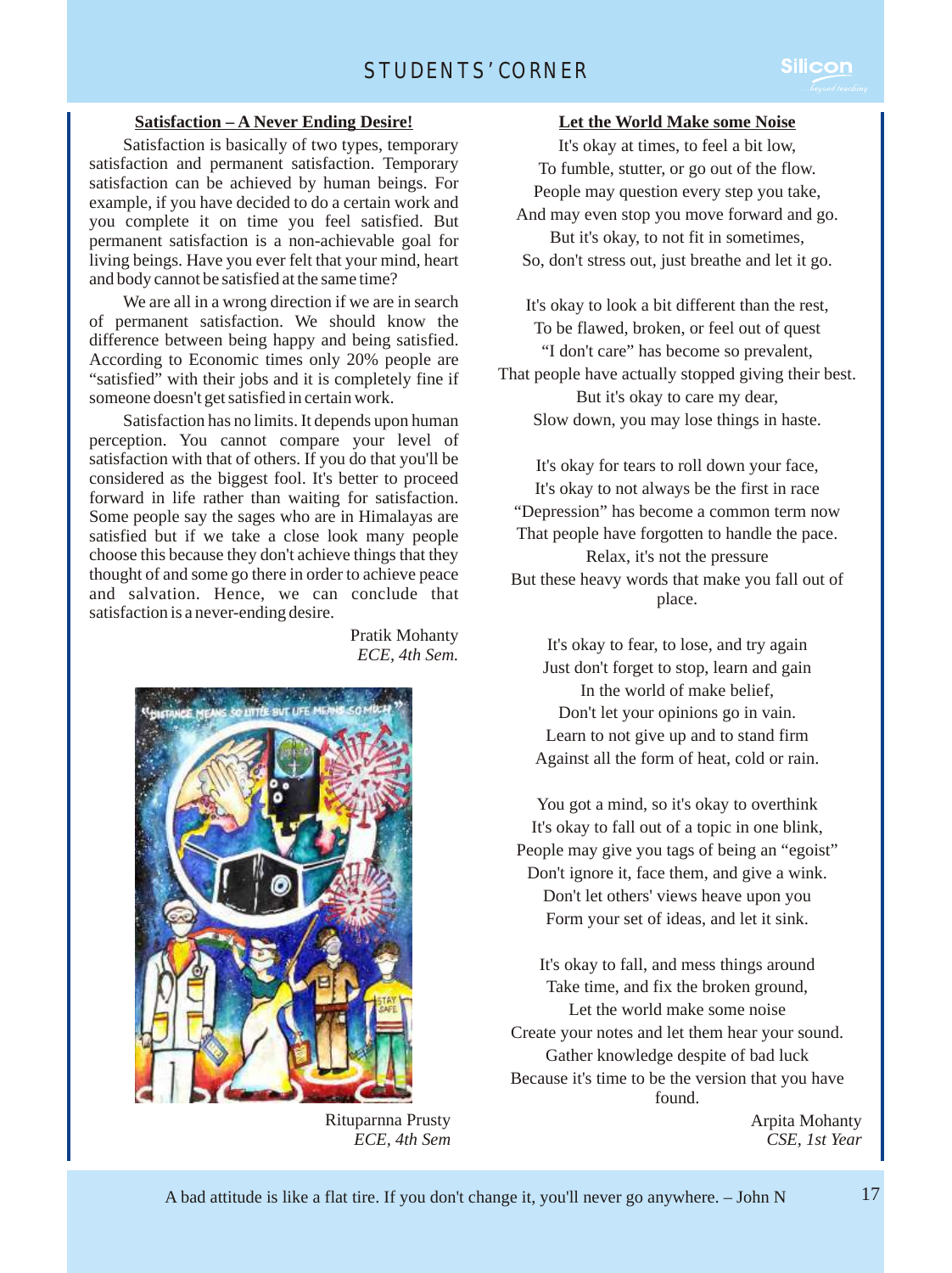## SLATE IN CONVERSATION



*Dr. Biswajeet Baral is presently heading the Department of Electr onics & Communication Engineering. Lately he has completed his Ph. D. on Advanced Nanoscale Devices. Over the year he has been in charge of differ ent responsibilities in Silicon, the most* 

*popular one being the FIC of Student Council. Ms. Sushree Priyadarshini of*  $7<sup>th</sup>$  *sem AEI interviewed Prof. Baral for SLATE.*

- **Sushree :** Congratulations Sir for completing your PhD on Performance Investigation of Advanced Nanoscale Devices. Please tell us something about the subject and what made you interested to do your Ph. D. in this field?
- **Prof. Baral :** Thank you Sushree. No doubt this Nanotechnology area has a wide scope of research. As Nanotechnology and VLSI both are inter-related, so each individual can contribute/explore a lot in this field. Now what motivated me to choose this field? It's purely personal interest. I was teaching that subject so I had some idea about the areas where I can contribute and luckily I met Dr. Angsuman Sarkar (my Guru) who really showed me the right path to work. You know, in Ph. D. the most important problem is the identification of right problem, and there you need a guide who helps you in this regard.
- **Sushree :** What were the journals you referred for the same?
- **Prof. Baral :** Initially I was reading certain journal papers (mainly from publishers like IEEE, Elsevier, Springer, Wiley, Taylor & Francis, IET) which my

guide suggested. This helped me know the existing work on my related domain. The gap in their research has helped me formulate my problem statement.

**Sushree :** You were the FIC of Silicon Student's Council for quite a long time. Please share your experience about the same.

- **Prof. Baral :** I was with SSC for12 years, and I miss it a lot. Today what I am, I got that scope from SSC. Like a Class representative, I always feel that I am a member of SSC which helps me to fit myself in the student community. Working each year with 56 leaders of different mind set is always a challenge but truly, I never felt any pressure because of SSC members. These people are real leaders. Our students are no doubt different from others in all respect.
- **Sushree :** Sir, right now you are the HOD of the ECE department. How do you feel after taking up this responsibility?
- **Prof. Baral :** It's completely a different type of responsibility. You know each responsibility has its own charm and challenges. You can't compare. I was enjoying my work as FIC, SSC and trying to do the same as HOD. Being Head of the department you have more time-bound responsibility. Hearty thanks to Silicon Administration who always extend unconditional support. I have only started the journey as a HOD and I know I have miles to go.
- **Sushree :** What suggestions would you like to give to the students especially in this COVID situation?
- **Prof. Baral :** Take care of yourself and your family. Try to follow the general government guidelines of COVID-19. Don't waste your time. No doubt things will be tougher ahead in all respect so try to use the best of your valuable time.
- **Sushree** : Sir it was a pleasure interviewing you.
- **Prof. Baral :** Thank you very much…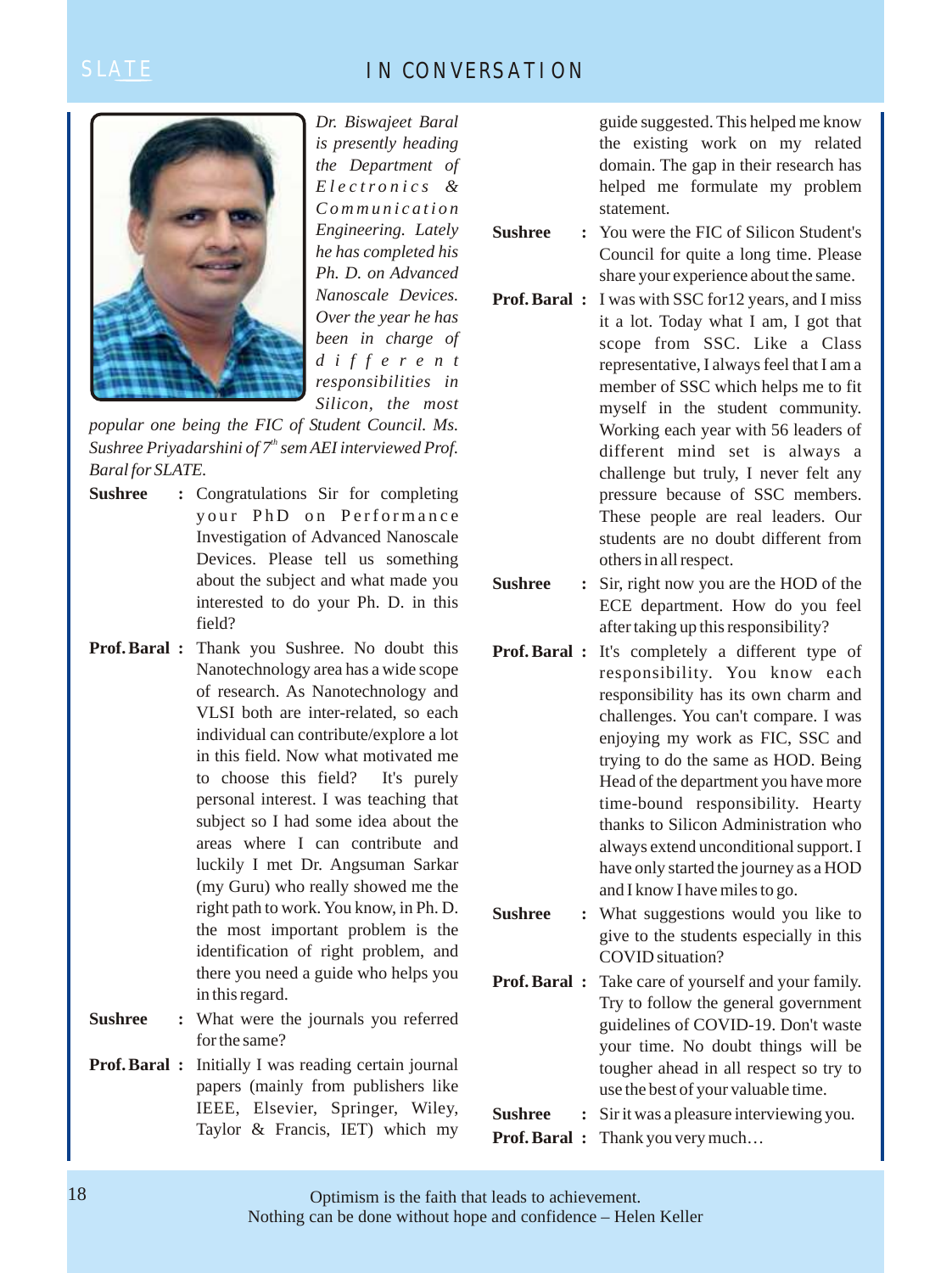*Life has been inconceivably different since lockdown of the country to stop the spread of corona virus. In the mean time our students had to return home as there was a hiatus in the regular academic activities. Learning and exams shortly resumed in the online mode, bringing in new experience and tussling with apprehensions. Spending time with family was the dividend that everyone got along with spending time with themselves. Our students seized the opportunity to pen down their lockdown experience for this quarter.*

### **Amidst a Probable Apocalypse**

My life was on track, I had planned so much for the upcoming weeks, preparing to execute my plans. Little did I know that our lives were going to encounter such a big plot twist. When China was badly suffering from the Corona Virus, the alarm bell had already rung, but none of us ever imagined the situation in which all of us are trapped today.

Surfing social media, I came across a huge number of people expressing their sorrow over not being able to go out; on the other side, I saw the desperation of migrants not getting proper shelter, food and basic amenities of life. This made me realise the irony we all live in. We watch T.V., mourn over migrants not being able to afford basic things for survival, yet keep complaining about our status, instead of being grateful. So, accepting the current situation we are in, I thought of making peace with it, instead of feeling bad all day long.

In the rat race when everything just came to a halt, I decided to keep going. There is one quote which has always motivated me, "finding opportunity in every setback", this is what I have always tried to implement on the face of adversity. During this lockdown when we had a lot of free time, I utilised it in pursuing my hobbies and my field of interest, along with our online classes. Reading volumes of books, sketching pieces I had never tried, taking on internships and different courses tobrush up my technical skills. Out of all, learning new languages and creating webpages has been my favourite part. This period of lockdown gave me a chance to introspect deeper into myself and explore the horizons I wasn't much aware of. It helped me get clearer about my future goals, like a muchneeded pause, to gather all the energy and bounce even higher. It has added to my critical thinking ability and enhanced my creative instincts.

When I sit and wonder about the severity of the condition of our world, it strikes my mind, although we have seen a major fall down in our economy and there have been so many people dying every day, I feel there have been a lot of positive impacts too. The best part has been people resorting to old times with Epic T.V. series like, Ramayana and Mahabharat, which imbibes in us the morals that seemed to be long forgotten and playing games like Ludo, Carrom, along with family, instead of pecking our eyes into the gadgets throughout the day. Nature has also been healing like never before. The air and water quality which had degraded due to exhausts of vehicles and let outs of industries has healed drastically during the lockdown. The wildlife which deteriorated due to human interference, has flourished in our absence. The lockdown has helped in creating harmony between the human society and nature.

Today it has been nearly five months that I haven't stepped out of my house; I haven't met the people I used to meet every day. The regular pattern of life has been badly disrupted. But when we look back to the times gone by, what we will learn is, life has to go on despite of obstacles. I believe, it is the transition phase that we all watched in movies and read in books, the phase change for "The Digital World", and as history tells, the survival of the fittest, is the key. We have always learnt in our school days, a quote which is very famous, "change is the only constant". So, in the present time, where almost everyone is clueless about the complete end of this global pandemic, and the number of affected people is increasing exponentially, all we can do is prepare for adapting to these changing times. Adapting, being careful, and keeping ourselves aware would help us tackle this challenge.

> Arpita Mohanty *CSE, 2nd year*

### **Life During Lockdown**

The ongoing pandemic has taken the world by storm, disrupting the lives of millions. But for me, the pandemic, and the lockdown which followed, was a welcome change. I don't want to sound selfish here for my heart goes out to all of them who have and are suffering the dire consequences of this severe health crisis, I just want to share my side of the story.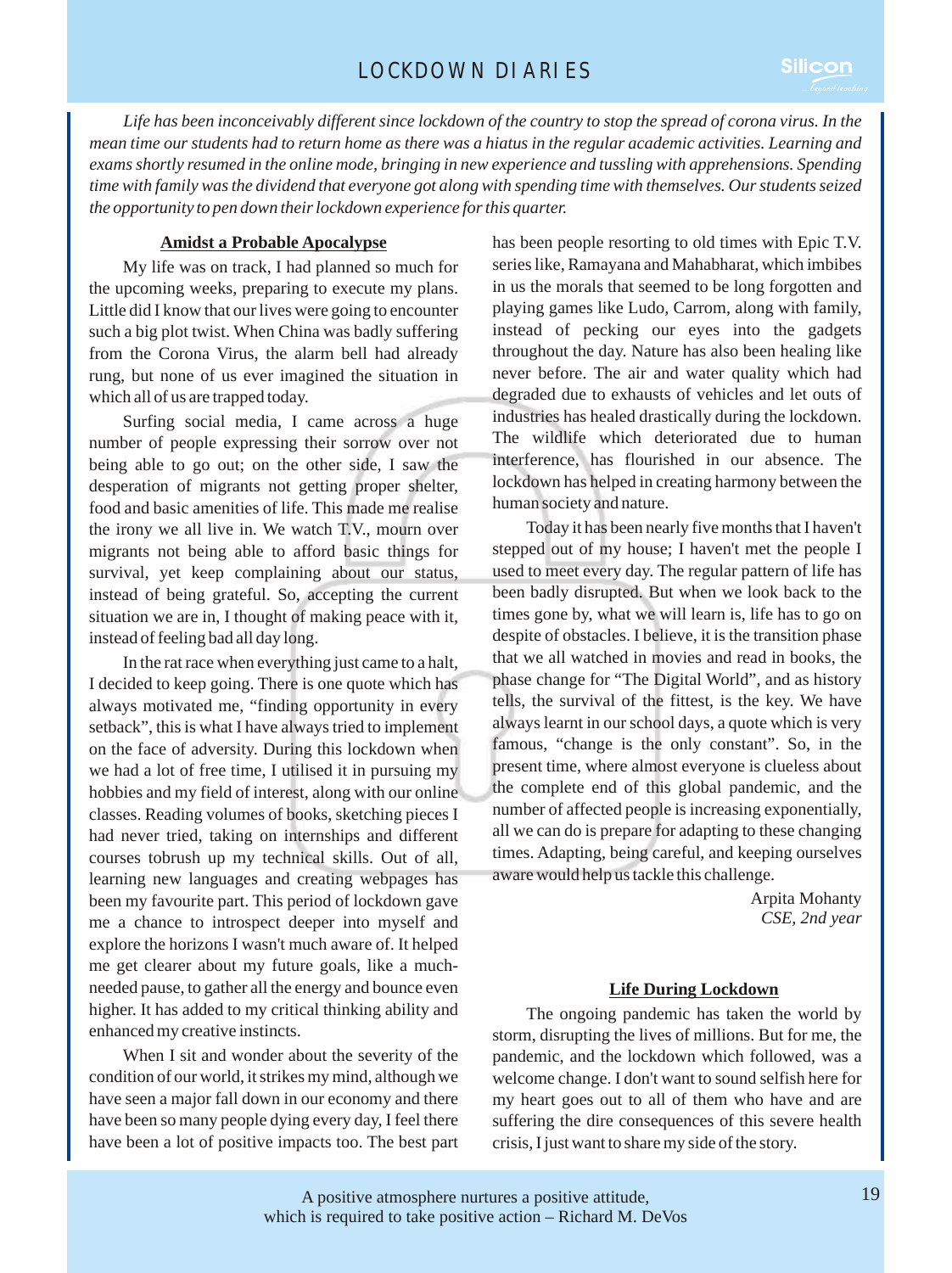The lockdown meant I, like thousands of other students, got a much-needed break from my hectic daily schedule and finally had time to introspect. But I didn't realize it until I wasted a good two months of this period enjoying my life to the fullest or at least I thought so. Although I now regret wasting those precious moments, I am glad it wasn't too late to do the right thing and now it seems like I am finally getting somewhere with it.

Thanks to the lockdown I finally got rid of my numerous bad habits and to build on it I have started exercising daily. I have already completed an online course, owing to our college's guidelines, and am halfway through a second one chasing my passion for coding.

With all the positive changes in me and the precious time I got to spend with my family, it makes me think that this pandemic has been a necessary evil for the human race, which has forgotten to rest and introspect in its quest to reach the pinnacle of success.

> Anshuman Mahapatra *ECE, 5th Sem.*

### **Could we Certainly Walk Freely on the Streets before this Lockdown?**

Could we certainly walk freely on the streets before this lockdown? Yeah, let's not talk about coming back home on time, or about the dress we would actually wear if there were no societal obligations or that thought of yours "If I was a boy, I could....."

Most of the essence of freedom lies in your head, yet a whole lot of it subsists in the eye of society, the salvation of which is urgency.

All our social media is flooded with posts about either when will this lockdown end or when the lockdown ends and there's a to-do list of theirs. I barely discern people speaking about the end of Corona virus. I mean this is no joke at all, people are seriously suffering and there's no way out until the vaccine for it is available.

We can't just defy the truth of how migrant workers died in their way back home and the obstacles they came across. Daily wage earners are dying, not this COVID – 19 but hunger is taking their lives. Our home is keeping us safe, be it from COVID – 19 or the cyclones like Amphan that rendered many homeless. Nevertheless, here we are ranting about the lockdown.

Some incidents are enough to wreck your heart apart like the recent one of the firecrackers being busted in an elephant's mouth. Then there is news of rapes and domestic violence, even in this lockdown, there's so much harm being caused. But this is not the kind of freedom we seek for or is it?

Amongst all this, I see people helping people and that is worth appreciating. That is what freedom means to them, they are too jailed behind the bars of this lockdown yet they've found their way out that is to reach out to the people in distress. I swear to God I've never felt so helpless before. By this, I don't mean not being able to roam freely on streets but the helplessness of not being able to help someone.

The serving of Langer during this lockdown to feed people who can't afford to feed themselves and those people who are feeding the people, from providing food grains to serving proper food. I'm not a part of it and that is what ignites the pain within. Yet truly I get some happiness when I see people helping each other in this crisis.

If there are a lot of clouds in the dark night sky it doesn't stop us from looking at the moon, right? Seeing the good in everything around is fine though the reality is a bit too harsh and it can't just stay unnoticed.

> R. Avinash Prasad *ECE, 3rd Sem.*

### **An Opportunity to Meet MYSELF**

On the morning of March  $13<sup>th</sup>$  2020, in environmental science class, when my classmates got into a spirited debate, discussing the college getting closed, I remarked, that if CM Naveen Patnaik declares holiday then I will keep a celebratory fast, eating only fruits, for a week. Oblivious to the World Health situation, I continued my journey to back home with lots of excitement and joy. The seriousness of the matter was becoming somewhat imminent because of the train journey though.

Yet, irrespective of everything, I was brimming with happiness and was on seventh heaven for being home. Nothing felt more luxurious and comfortable than the charm of my age-old room and presence of my parents and my sister. Heedless of the looming global pandemic, caused due to the corona virus, I tried my best to enjoy this "vacation ".

Meanwhile, the entire nation was in a lockdown mode, every institute, mall, office was shut down.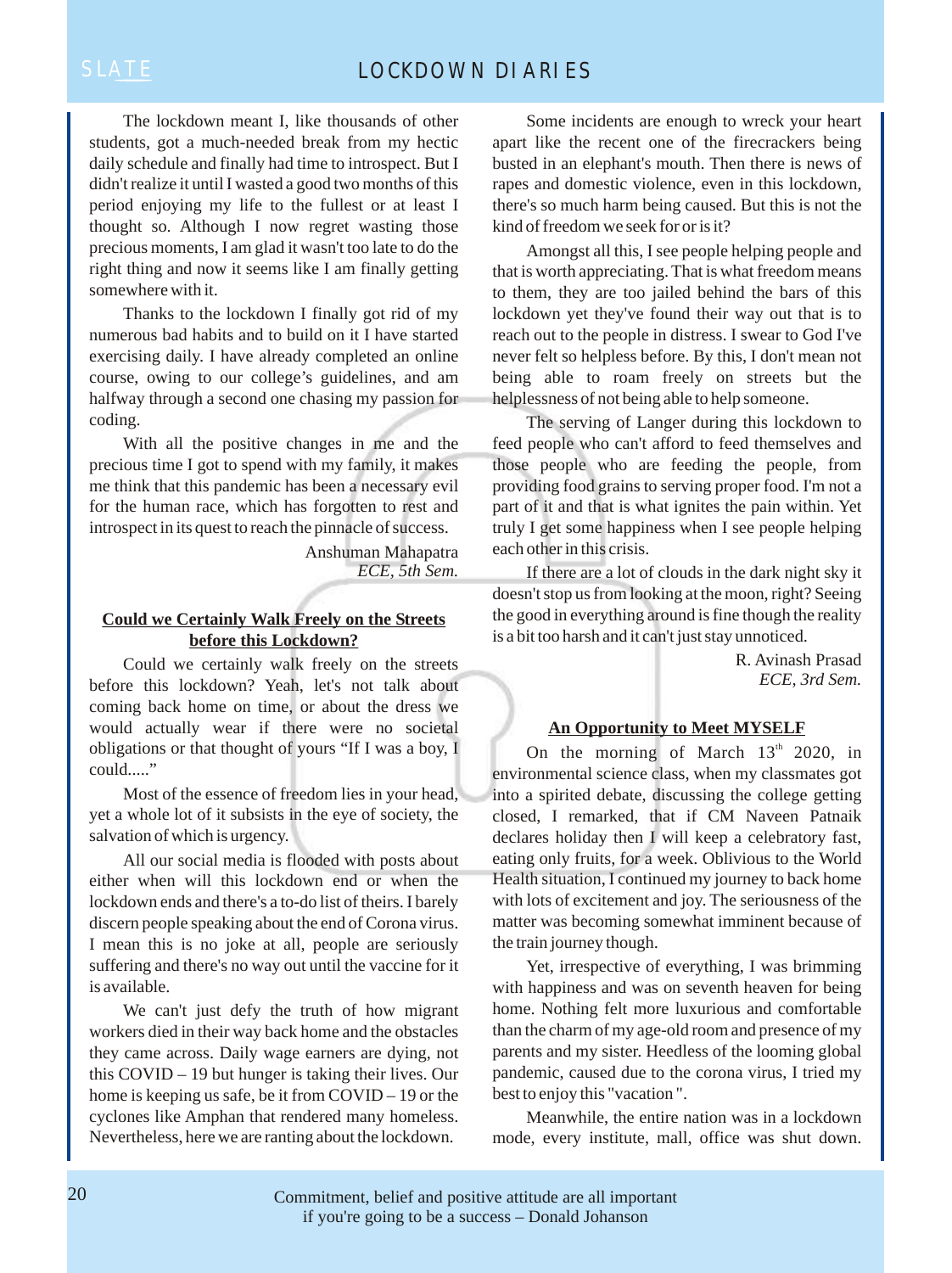

People were coping with this new 'normalcy' in their way. Trying new dishes, developing age-old hobbies, learning new skills, working out at home, were in the new trends. And all these debates of never-ending lockdown, and every other "this is the new age" debate, stressed me out. Well, when in stress, I stresseat, after all, how can one expect a fussy eater who has just returned home from hostel to eat healthily? I preferred to quench of my appetite and sincerely serve my taste buds than to follow a healthy diet. Not sure if anything else but hostel life teaches one the Michelin star value of homemade food.

Yet, life wasn't monotonous, it was amazing! Every day I had the luxury to sleep at home, at dawn. Yes, right at dawn! At night like any given nocturnal creature, I would stay awake watching movies, doing coding, scrolling through my Instagram feed. At 5 am I would open my window and watch the serene fields, feel the cool breeze and hear birds chirping. Then, I would go to sleep. Later in the day, I would get into a vigorous playful tussle with my sister; and in the afternoon, sharp at 4:45 pm, we would feed pigeons. The pigeons tended to never show up when we were around but slowly and steadily, they would come in flocks of 5,10,20,30 and then they would reach a constant of 47.

Keeping in mind 'necessity is the mother of invention', I learned and made Mozzarella cheese and egg mayonnaise. Having a keen love for writing I took up a content writing internship. I did D.I.Y of a lot of my old clothes. I joined various websites to practice my competitive coding skills. Irrespective of these facts, the pandemic wasn't any time to rejoice, but our desperate ways to cope with stress.

Every day I would check the Worldometer, the world death rate, due to corona virus had a U shape increase from March to April then slowly a fall. The poor and the marginalized were the hardest hit by the COVID-19 pandemic But still, those death rates didn't astonish me, as a statistics, that stated, every year at least a 90,00,000 people die of hunger, not from any virus or disease, all while a 1/3rd of global food produced, is wasted each year. And now, I am in the quest of finding solutions to this matter, handing over corona virus to the elite scientist of the world. Desperate to spread awareness, I will stumble upon a practical solution soon, and hopefully, that will be my part of stress management during a global pandemic.

> Alisha Das *EEE, 3rd Sem*.

### **Quarantine and Mental Health**

The fragility of the human mind is excruciatingly complex and at times simply unfathomable. Granted, it is the most powerful organic structure in existence, yet no one around us actually seems to understand the importance of a healthy mind. It is quite astonishing to see that people pay less or zero attention when it comes to mental health. The times are gloomy and filled with despair as it is, and amidst this chaos of quarantine and the ongoing global pandemic, it becomes quite easy for our minds to fall sick and that is why we need to take extra care.

The rates of depression were already pretty high before the pandemic and this feeling of impending doom and complete isolation has just added fuel to this already terrible situation. In this long period of lockdown, all of us at some point or another are bound to feel gloomy. But there are several ways in which you can keep yourself motivated and happy during these dark times. The most effective solution is to discover a new hobby. As you learn a new skill and keep yourself busy, the possibility of an idle mind decreases and that results in healthier, happier and a more skilled mind. Diet plays a very important role in mental health as well. Balanced diet and a timely schedule can prove very useful in these times of stress. Keeping a proper schedule can be very difficult when you have no office, school or college to go to for months, trust me I know. So take it as a challenge and include some new and exciting things to do every day in your routine.

Yes life seems tough right now. But answer me this, has life ever been easy!? We will fight through this and we will come out stronger than ever before!!!

> Swaraj Baral *CSE, 5th sem.*

### **Making the Most of My Time**

It is correctly said "act accordingly" and this lockdown is making us have a taste of it. The lockdown has made many effects on everyone and so on to me.

I believe lockdown gave the most important thing that we always wanted, i.e. "time". Time has the capability to change everything and it is getting proved now. Previously I was too busy with my daily schedule but now due to this lockdown I got that opportunity to change myself. I started following a healthy routine to stay fit and healthy. I started spending time with my family and friends and these are the best moments I can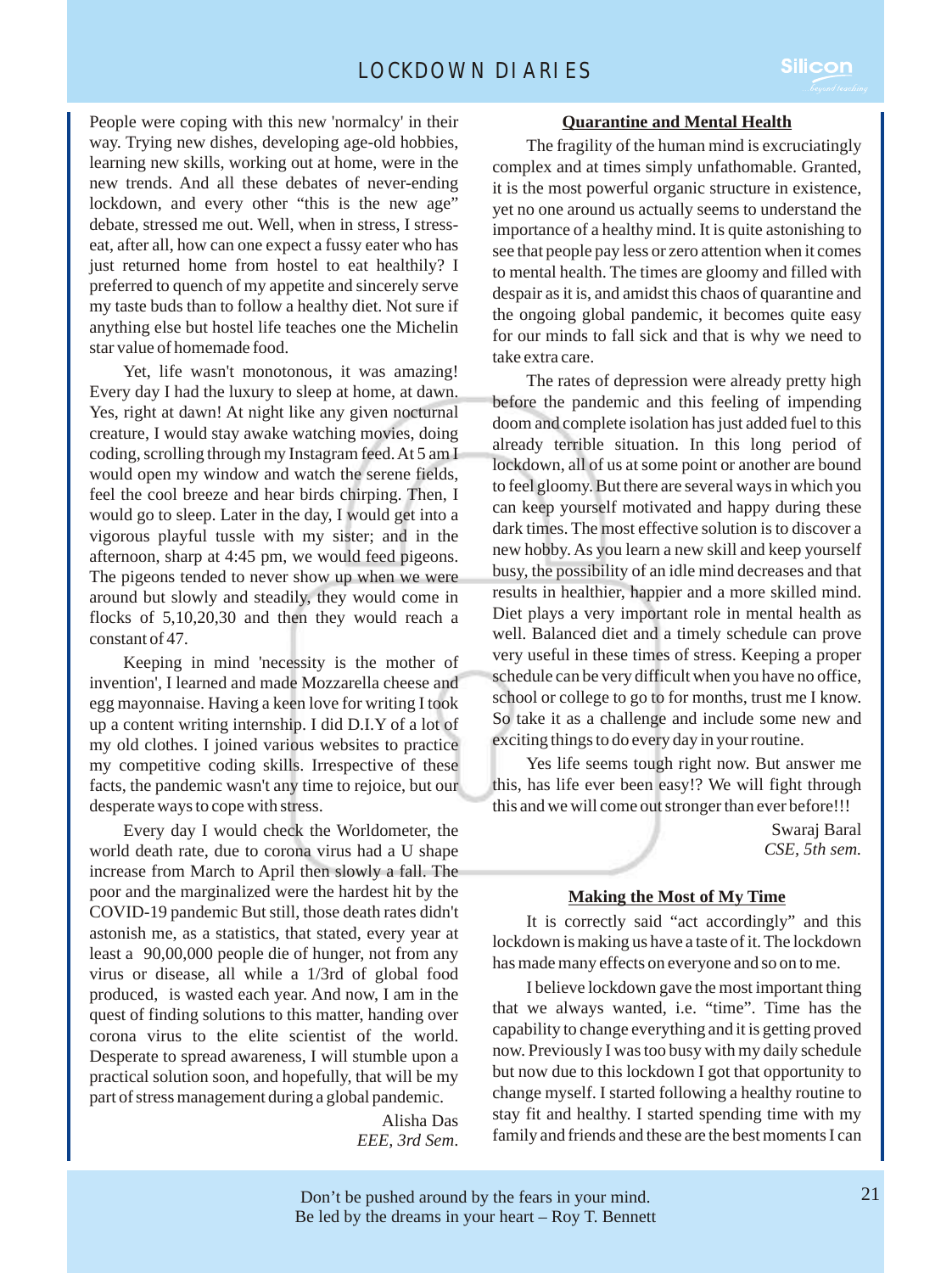ever have. I know it's quite natural to have mental stress in these days and it is completely fine to have stress without doing anything or out of boredom but I believe rather than thinking about things that cause stress, I should focus on things that can upgrade me. Moreover, I completed my online summer internship which was quite productive for me. In this period, everyone is working digitally and it's quite interesting to work too for new users.

If we notice properly we are getting the lifestyle that we once wished for and it is better to enjoy now rather than regretting about things.

> Pratik Mohanty *ECE, 5th Sem.*

### **Lockdown Gardening**

During the initial days of the lockdown, I rediscovered my gardening skills. I was able to add some greens to my living space and create a mini herb garden. Indoor plants also have a significant role in improving the air quality by removing harmful chemicals like benzene, formaldehyde, xylene, toluene and many more. Studies have proven that indoor plants improve concentration and productivity (by up to 15%), reduce stress levels, and boost our mood. My outdoor herb garden consisted of Thai basil, mint, carom seed (ajwain), coriander and curry leaves. I was also growing chillies and lime. Some of the indoor plants that I had started growing were syngonium, zz plant, aglonemas, snake plant and pothos.

A few gardening tips:

- All edibles and most flowing plants need to be placed in locations receiving a minimum of 5 hours of sunlight.
- <sup>l</sup> Over watering is a major problem for plants grown in containers, leading to root rot condition. Water only when the soil feels dry to touch.
- $\bullet$  Keep indoor plants away from direct sunlight.
- $\bullet$  Easiest herb to grow is mint which can be easily propagated in water.
- For beginners, the easiest plant to grow is pothos (money plant). One can simply keep a few cuttings in water and place it on their desk.



Dr. Pamela Chaudhury *Dept. of CSE*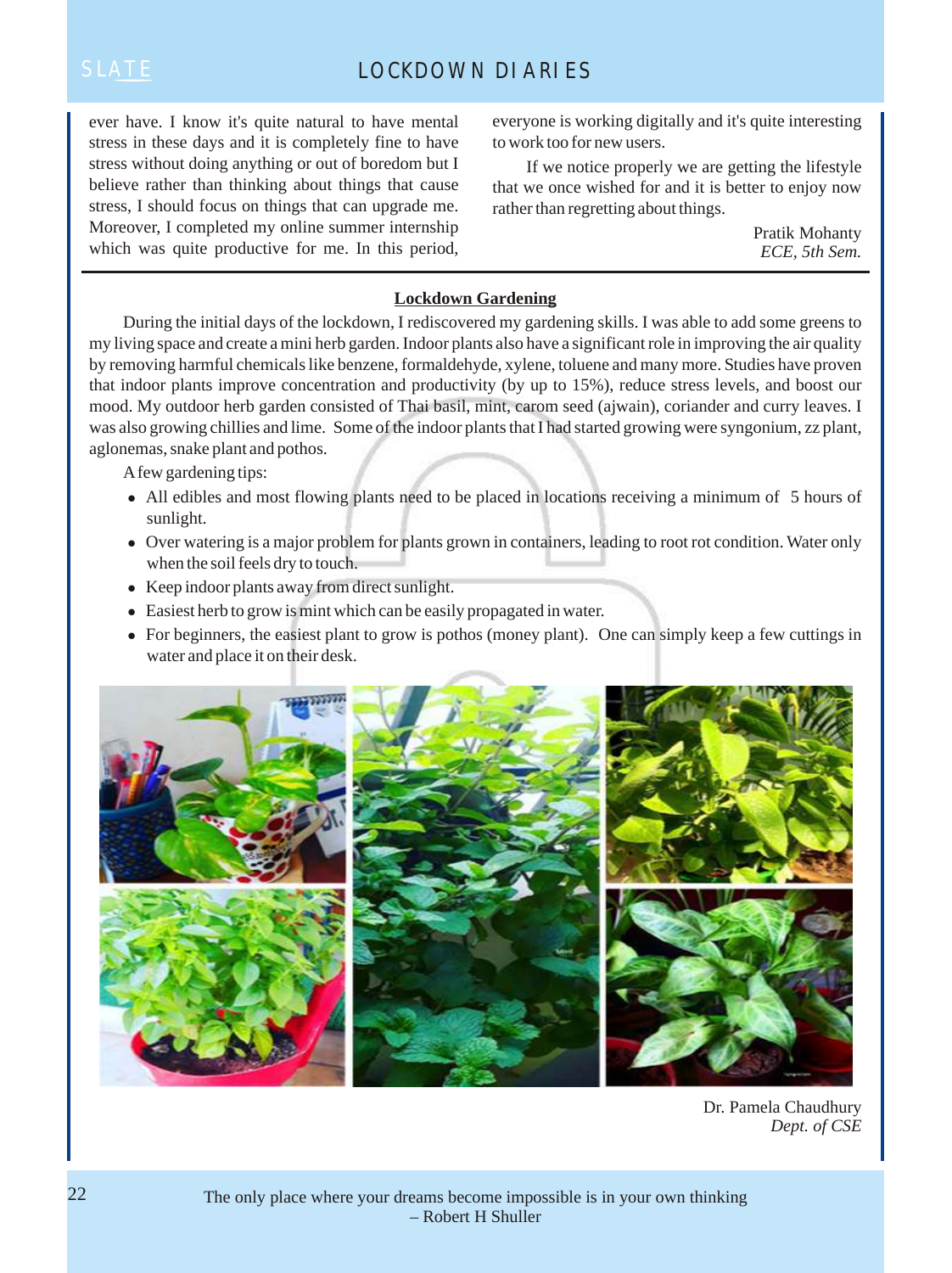

Greetings to All,

My time at Silicon was an amazing experience filled with scope to learn more, constant encouragement to be curious and to excel not only in professional career, but refining my personality as well. The pedagogy and Library facilities were excellent. The ambience was a catalyst to dream higher, to work harder each day towards our goal, to create beautiful friendships and cherish those moments for a life time. We learnt even if things didn't work the way we had expected them to, there was always a better plan in store for us and sincere labour never goes in vain. I would like to suggest my fellow Siliconites to take advantage of each opportunity they get here and make each day count. Life is an amazing journey without any destination. Never treat it like a race. There will be no Winning or Failure, but we should feel content and peaceful in whichever path we choose. I am sure you all must have big plans regarding your career, life and the journey towards them may seem hectic. Take small steps, advance each day and talk to your teachers, parents and try to learn from their experience. This

will help you to make better choices in your life. All the very best for your future endeavour.

### **Samarpita Tripathy**

*B. Tech., 2012 Batch Telecom Engineer (Next Generation Network, CDOT Core, BSNL, 2017- Present) samarpita.tripathy@gmail.com*



Greetings to All,

I am currently employed as a PLM Consultant with TECHNIA (Addnode India), where I also oversee the Social Media Branding for the Indian team.

When I first joined Infosys, I was clueless about my passion, my ambitions, and my skills. I was a girl who could not refuse work, persevered aimlessly, and could not organize her efforts. But the industry toughens you up. So, do not panic if you feel the same about yourself today. You will meet mentors along the way, some will guide you, some will try to break you, but a few will help you shatter that glass ceiling, and you will realize your potential. And once you do, do not limit yourself to the boundaries of your education. Improve your skills, learn, read, and strive to always move beyond your comfort zone.

> **Dipinty Ghoshal**  *B. Tech., 2015 Batch* PLM Consultant with TECHNIA (Addnode India) *dips.ghoshal@gmail.com*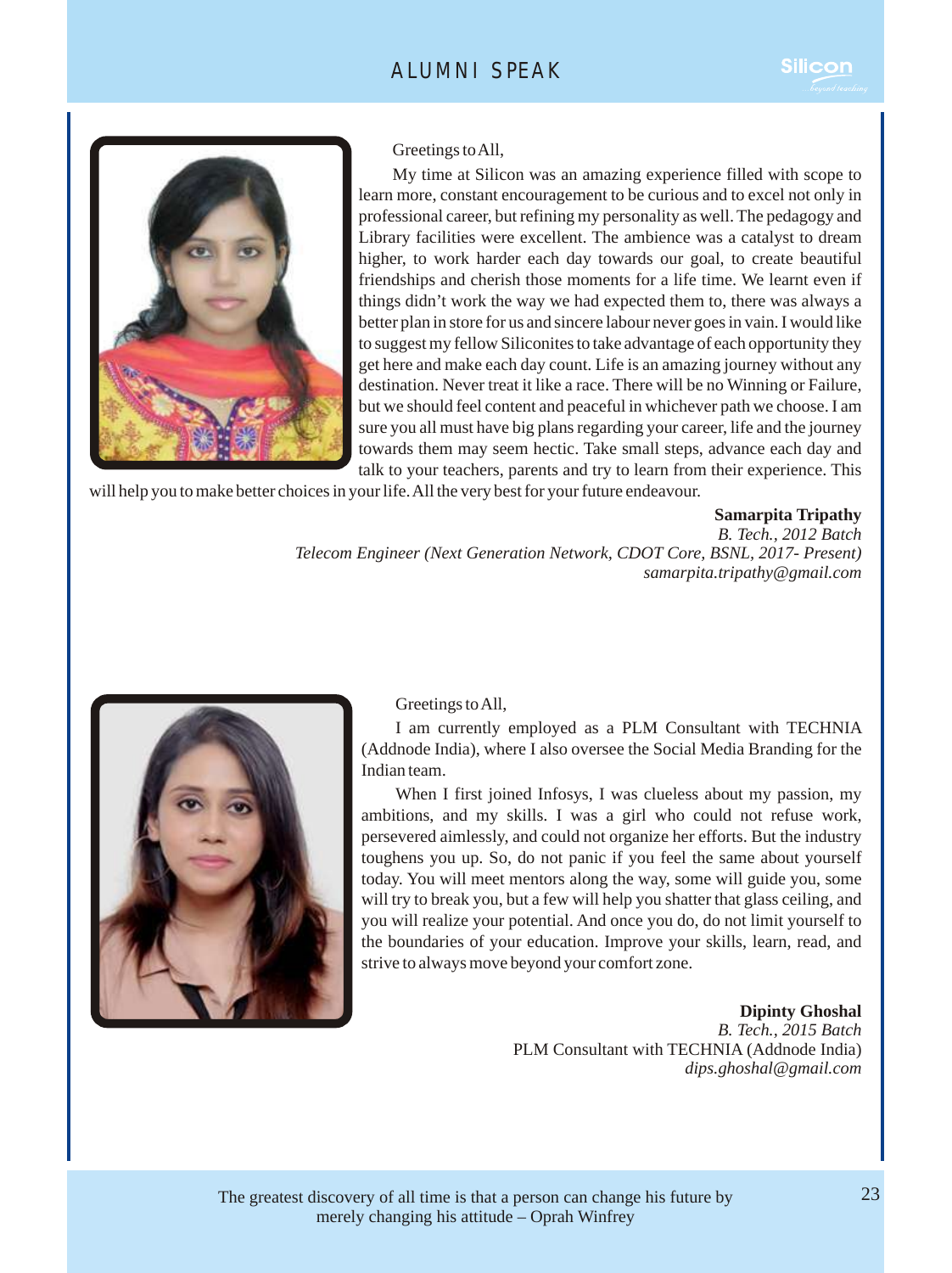### SLATE MY CYBER SPACE

### Salami – Meat or Attack??



Salami, pronounced as (suh-lah-mee) is a type of treated and cured sausage consisting of fermented & air-dried meat. The meat is typically pork but it can be chicken, goat & other meat as well. But what is the relevance of meat in the Cyber space?

Well, a very popular financial cyber/computer attack is named as Salami attack, which derives its name from the way odd pieces of meat are bought together to form a big and considerable chunk with higher value. A typical Salami attack involves siphoning very small, negligible, insignificant amount of money from one place (account) to another place (account), which the attacker has access to. The attacker fraudulently rounds off service charges and other charges which normally result in fractions. After that the extra component i.e. the round off value minus the actual value, is transferred to another account. Let's say a service charge amounts to Rs.90.10 and the attacker rounds it off to Rs.91, then there is very less probability that the account holder would detect it. But a series of many such actions over a larger period of time would result in a considerable amount.A loose financial system would not be able to detect this. But in most of the cases the perpetrators are internal to the organization. This particular form is also called Penny Shaving where each victim incurs a very insignificant loss but the attacker gets a sizable amount.

There are certain variants of the attack. It can be used to gather and aggregate small amount of information from various sources and create a larger picture of a critical aspect of an organization. Information collected and scavenged from sources like web site, trash, media reports, advertisements, promotions could be used to create a consolidated database with

lots of business value. There are other instances where payroll software was modified to increase the withholding amounts by few cents per day for hundreds of employees. The excess amount was credited to the attacker's withholding account which resulted in large refunds after filing for IT returns. A car rental agency overestimated the gas tank capacity compelling customers to pay for missing gasoline which was really not missing. Since the inflated amounts ranged from \$2 to \$15, the customers didn't bother to fight it out. Tampered computer chips in gasoline pumps/ filling stations often cheat customers by pumping less amount of fuel.China is known for its Salami slicing tactics which is called Cabbage strategy in military parlance.It expands its territorial jurisdiction by first claiming stake on a territory and keeps on repeating that in all platforms and on all possible occasions.

The essence of the mechanism everywhere is resistance to detection, ignorant customers and remaining oblivious because of the scale of loss. Many computer programs involving computations are subject to small round-off and truncation errors. In most cases programmers consider this as natural, unavoidable and insignificant. Because of improper/ inadequate auditing, large and complex source code, the error creeps to the final product.

The only way to detect this error is to perform rigorous box testing and auditing of the product. Diligent supervision of one's own assets and careful scrutiny of financial systems is required to counter the effects or the attack.

> **Dr. Sushree Samita Rout** *Associate Professor, CSE Dept.*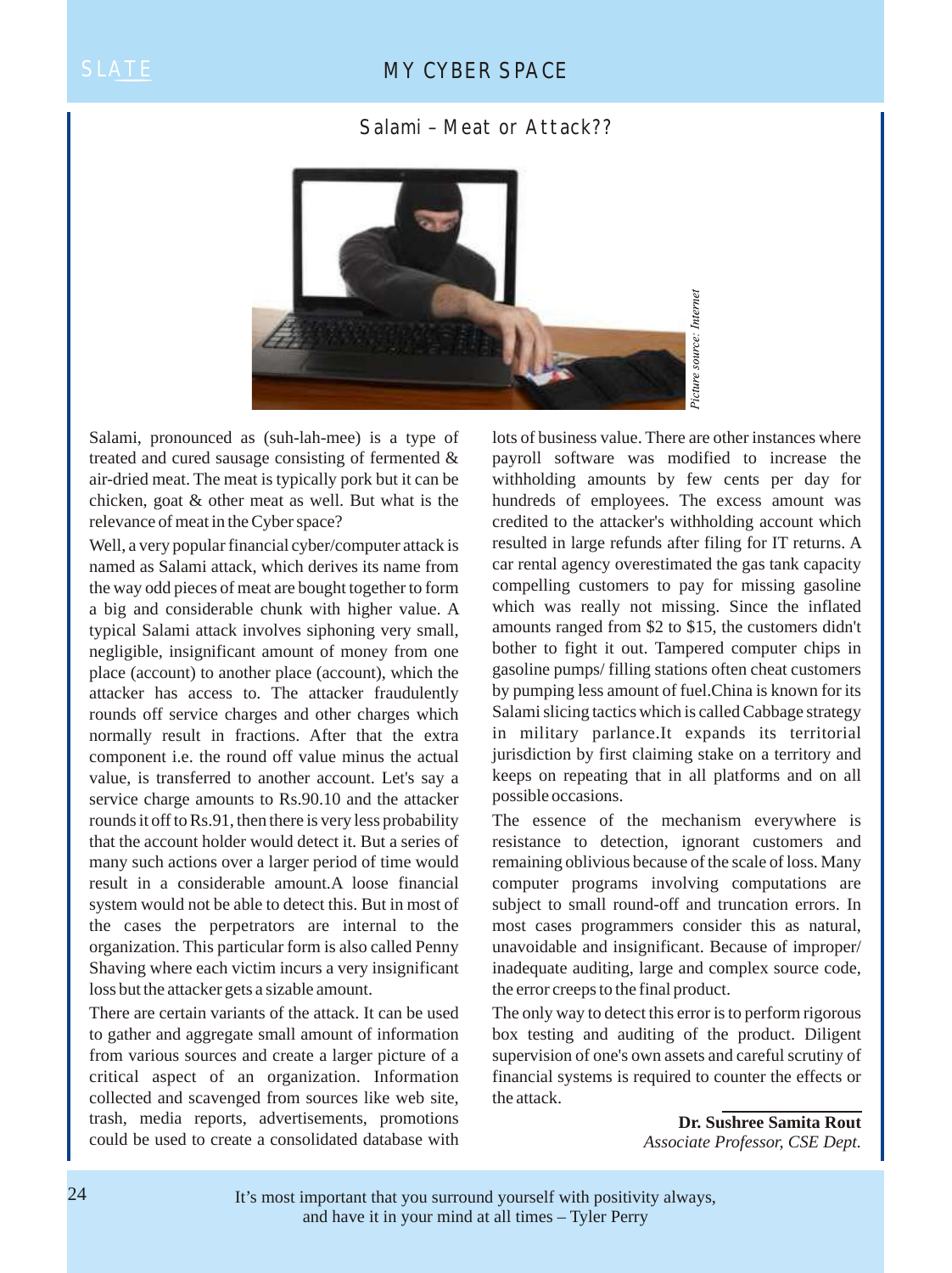### Plantation Drive by Silicon Green Club on World Environment Day



Every year the World Environment Day is celebrated on the 5th of June to spread awareness, to encourage people to take action and to protect the environment. In 1974 the first World Environment Day was held. Since then, the World Environment Day has been celebrated as an annual event on every 5th of June to raise the importance of a healthy and green environment in our lives and to solve issues of the environment by implementing some positive environmental actions by the government, private organizations and individuals. It is one of the principal vehicles through which the United Nations (UN) stimulates worldwide awareness of the environment and enhances political attention and action. The World Environment Day promotes ways to improve the earth's environment.

On the eve of the World Environment Day, a plantation drive was organized by the Silicon Green Club (SGC) at Silicon Institute of Technology, Bhubaneswar premises. A simple plantation drive addresses many environmental issues like deforestation, soil erosion and increased carbon footprint. Silicon students, staff and faculty members participated in this program which comprised primarily of planting several saplings, to make it successful.

> *Written by - Anshuli Priya* **SGC** Member Edited, Compiled & Value Addition by Subrat Kumar Sahu FC, SGC